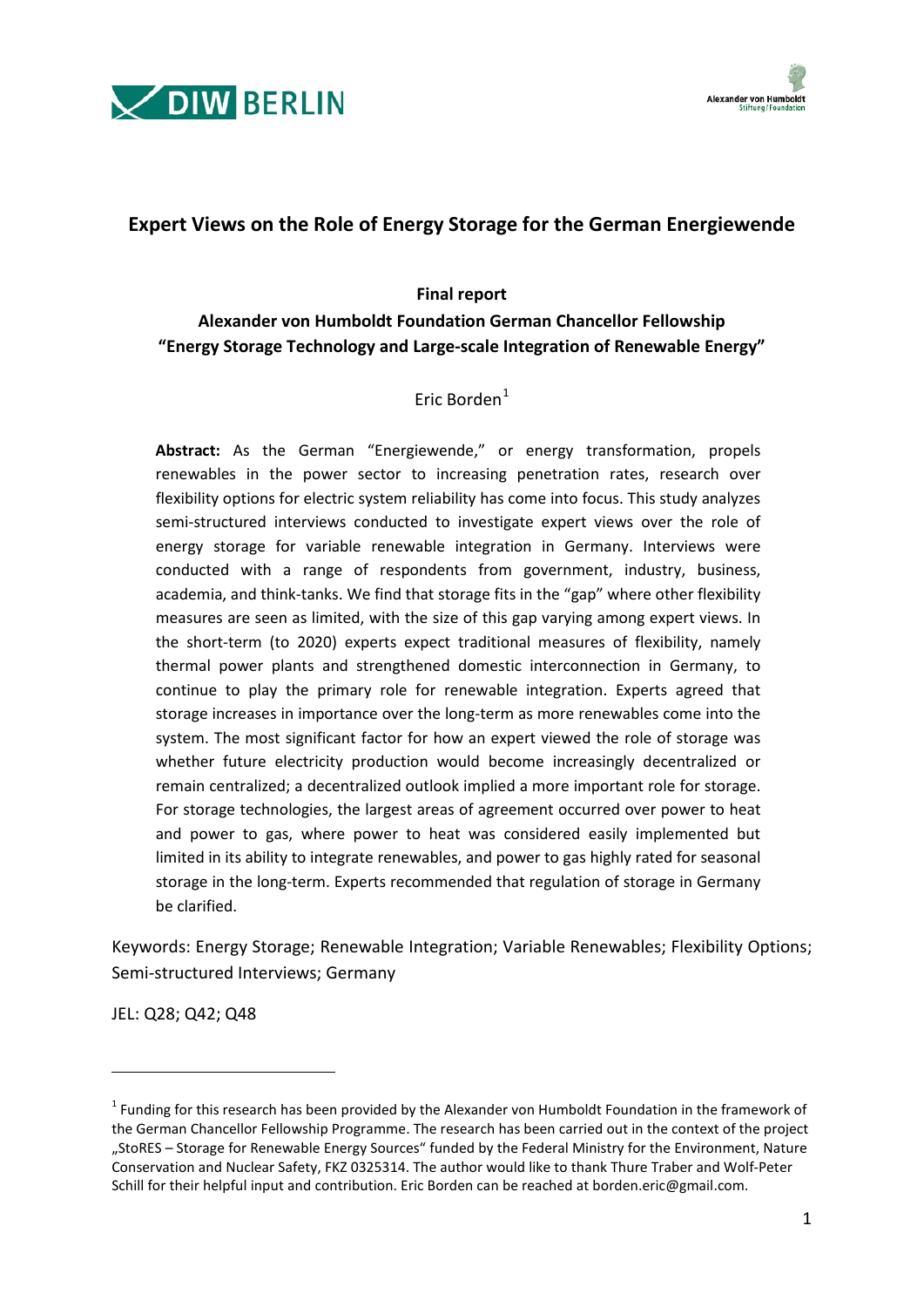# **1. Introduction and Background**

The German "Energiewende," or energy transformation, is an ambitious national program that aims to fundamentally alter how Germany produces and consumes energy. In the electricity sector, targets have been set for the increased share of renewable sources - in 2020 at least 35% of gross electricity demand should come from renewables, 50% by 2030, 65% by 2040, and 80% by 2050 (BMWi and BMU, 2010). These targets will only be met when fluctuating renewable sources of energy – mainly wind and solar power – are utilized to a large extent in Germany.<sup>[2](#page-1-0)</sup>

In order to ensure a reliable electrical system, demand and supply of electricity must balance at all times. In Europe, this is achieved by ensuring that the grid operates at 50 hertz, a measure of frequency. Reliance on fluctuating sources of energy in the electricity sector poses a range of challenges for the German power system (Schill, 2013a). In order to cope with these challenges, several flexibility options have been identified (BMU, 2012). Traditionally, conventional power (coal, natural gas, and nuclear power) have been relied upon for flexibility, both to add and reduce supply of electricity when demand decreases and increases. A grid where increasing amounts of energy production depends on the availability of wind and sun presents a potential paradigm shift for ensuring system reliability, which has traditionally primarily focused on fluctuations in demand rather than supply.

This issue has taken on growing importance throughout the literature, where quantitative and qualitative analyses further the understanding of flexibility options and possible demand and supply curves in systems with large amounts of variable renewable energy. A study conducted by BET (2013) on the subject models a German electricity system where 47% of electricity demand comes from renewable sources by 2020. In this scenario, the maximum residual demand (demand after subtracting renewable feed-in) is 75 Gigawatts (GW); the minimum residual demand is -25.7 GW, demonstrating hours where renewable energy production exceeds demand. The Sachverständigenrat für Umweltfragen (SRU), a scientific advisory to politicians over environmental issues in Germany, conduct their own calculations and provide an overview and analysis of many of the key studies from German institutions that describe 100% renewable scenarios and related flexibility options (SRU, 2011). Schill (2013b) also models the German system under various scenarios, showing the interaction of flexible thermal plants, curtailment, and storage. More qualitative approaches exploring the flexibility concept include the International Energy Agency (IEA, 2011), which provides an approach to flexibility for policymakers and an exploration of the system challenges posed by variable renewables. The study also poses estimates for flexibility

1

<span id="page-1-0"></span><sup>&</sup>lt;sup>2</sup> For instance, DLR et al. (2012, pp. 11, 309) in their scenario A for 2050 expect the majority (about 76%) of renewable energy in the electricity sector in Germany to come from wind and solar power, not including imports. This represents 55% of the total gross electricity production for this scenario.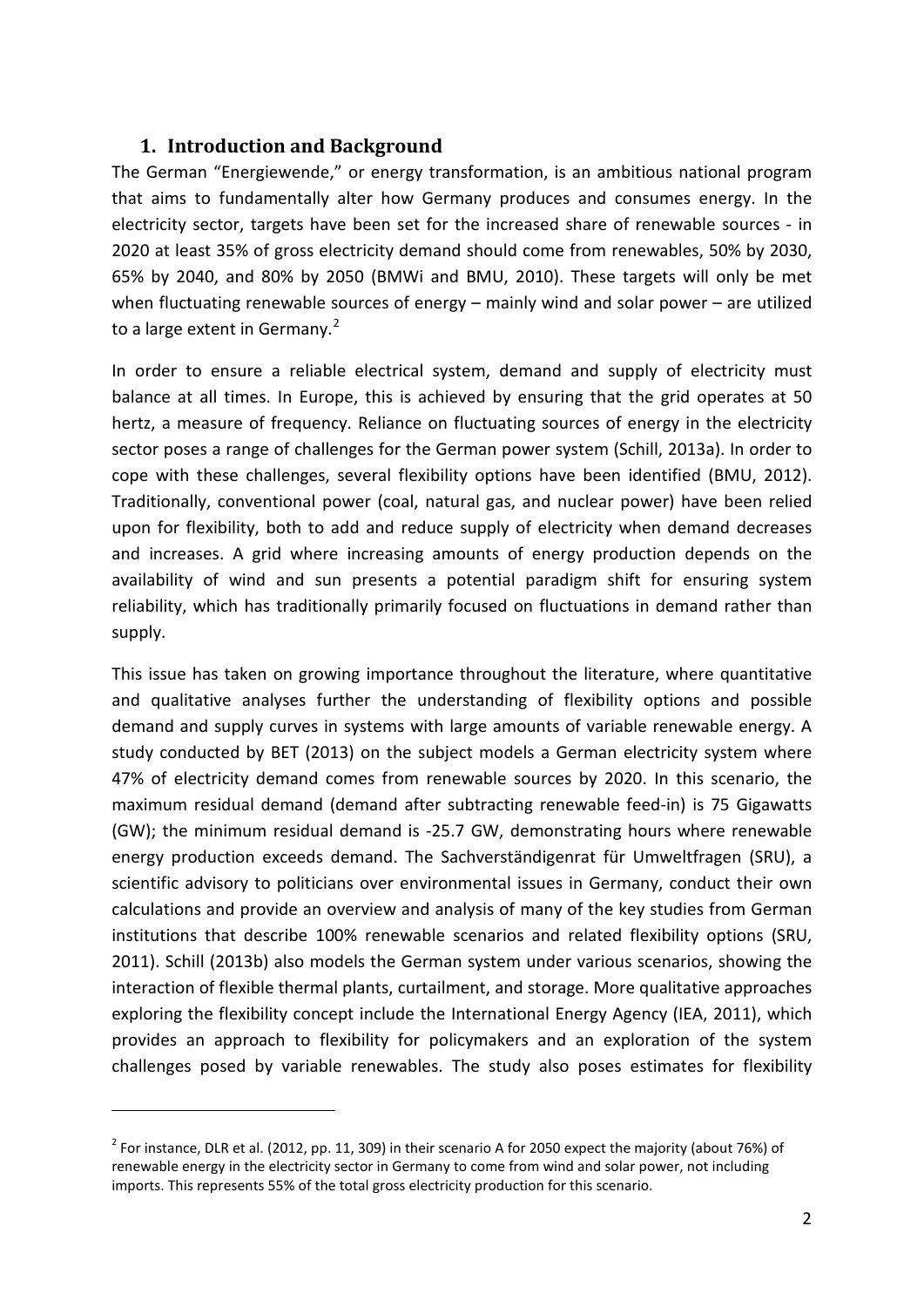requirements by region. Ruester et al. (2012) discuss the importance of flexibility options in the European system and the potential for storage to play a greater role, as well as regulatory and market uncertainties facing storage technology in Europe.

These studies provide a fundamental understanding of the concept of flexibility as well as calculations to quantify flexibility requirements for the integration of variable renewables. Such calculations require a large amount of assumptions which may be opaque and difficult to parse. In contrast to this approach our study utilizes semi-structured interviews to *expose* a range of plausible assumptions among experts, thereby allowing for greater transparency of the current discussion. Horton et al. (2004) explore the benefits afforded semi-structured interviews, whereby respondents have the freedom to explain and clarify answers through follow-up questions – this was found to be critical in this study. Talja (1999) looks at how such interviews ought to be assessed, emphasizing that the interviewer take into account the variability of respondent answers and interpretations of posed questions. In this study the context, criteria, and variability of responses are a central aspect of our results.

Examples of the use of semi-structured interviews in the energy sector abound in the literature, though largely do not to relate to the topic of flexibility measures. Schaefer et al. (2012) look at the possibility to introduce a feed-in tariff (FIT) for New Zealand by examining the views of high-level wind energy stakeholders and land-owning farmers. Interviews conducted at the national level in China examine perceived necessity and risks for carbon capture and storage (CCS) (Dapeng and Weiwei, 2009). In the U.S., Feldpausch-Parker et al. (2011) conduct semi-structured interviews with state-level energy stakeholders and analyze newspaper coverage in selected states to assess public discourse over CCS. Nooraei et al. (2013) utilize semi-structured interviews at an even more granular level to assess tenant issues at a "low carbon" apartment complex in the United Kingdom (UK). The study utilizes a Likert scale (ranking from 1 to 7) to aggregate tenant opinions on various design, quality, and comfort aspects in the apartment complex. Also in the UK, Rogers et al. (2008) examine public perception of locally driven renewable energy projects.

The study presented here utilizes semi-structured interviews to ask energy experts their views on flexibility, with a focus on the potential role of energy storage for integration of variable renewables in the future German power system. Our goal was to first assess what expert views on the role of storage and storage technologies for renewable integration in Germany *are,* then examine the background and assumptions as to *why* these views are held. We aim to unravel the current discourse and a range of assumptions over future storage implementation in Germany, which influences policy and regulatory efforts at a high level. Without a full understanding of these views and the range of opinions and assumptions that exist, sub-optimal or inefficient decisions may occur in the implementation of the Energiewende. The debate in Germany also informs interested stakeholders in other countries and regions.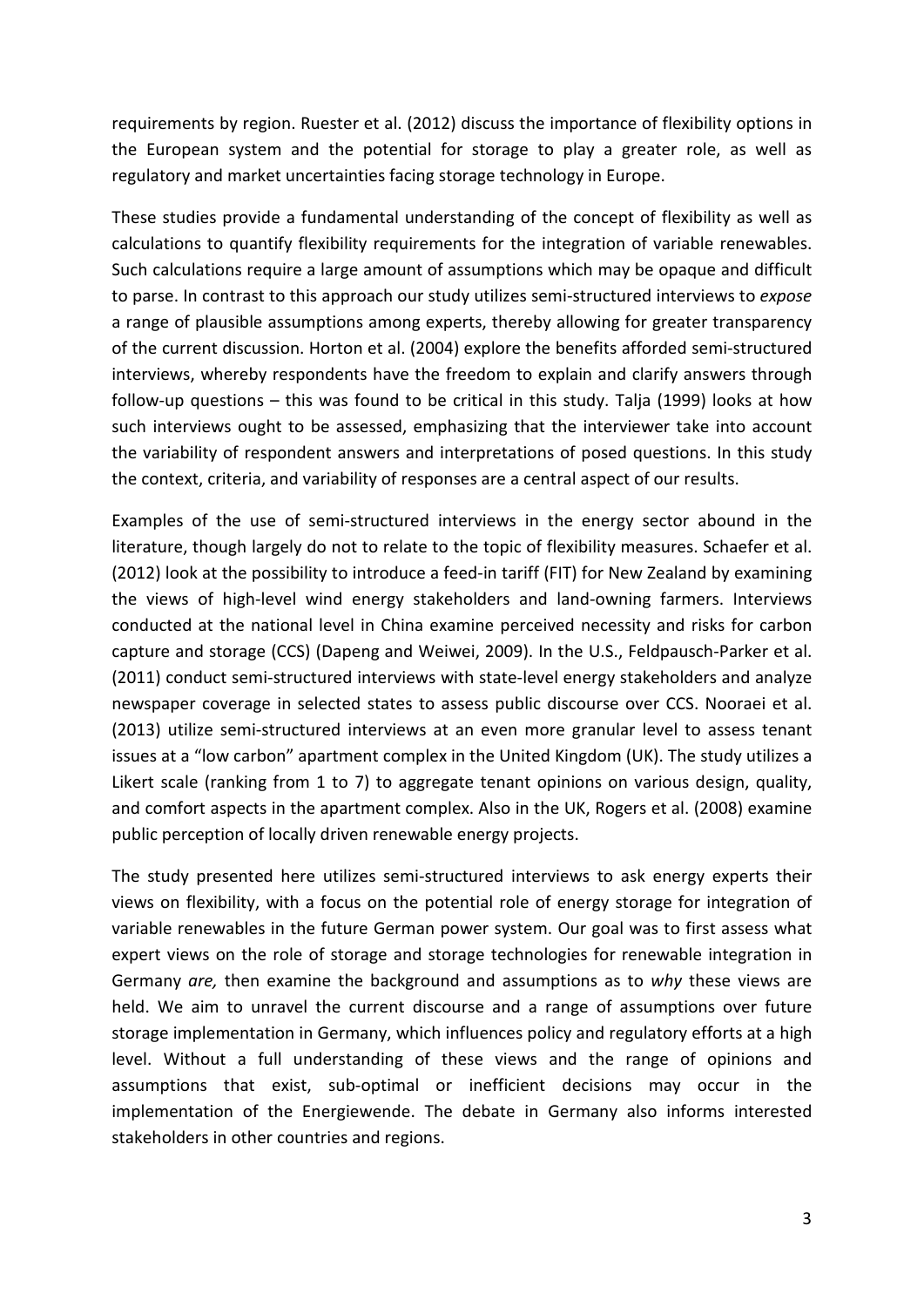Many of the questions in the questionnaire (see appendix for the full questionnaire) refer to specific aspects of the future use of storage in the German system. Those examined in close detail here are question 1.1, which places storage in the context of other grid flexibility measures, question 3.2, which asks experts to share views on specific storage technologies, and section 4, which asked experts about storage in the context of policy, market, and regulatory frameworks in Germany. First, background information for grid stability measures and energy storage technologies are presented, followed by the methodology of this study which includes an overview of the questionnaire presented to participants. Expert views on flexibility measures, storage technologies, and regulatory and institutional aspects for storage in Germany are then explored, and finally an overall summary and conclusions are presented.

## **1.1 Overview of Flexibility Options for Renewable Integration**

As discussed, increasing amounts of fluctuating renewable energy places additional emphasis on measures to balance demand and supply of electricity. In such a system, every avenue of flexibility ought to be considered to determine the best option(s) from an economic and social standpoint. Denholm and Hand (2011) discuss flexibility options in Texas and VDE (2012a) the case of Germany. See also BMU (2012), BET (2013), and Schill (2013a). These measures interact with each other to a large extent, demonstrated in [Figure](#page-3-0)  [1,](#page-3-0) based on Fuchs et al.  $(2012).$ <sup>[3](#page-3-1)</sup>

<span id="page-3-0"></span>



The flexibility options seen above interact as both substitutes and complements. For instance, a system which utilizes a larger degree of interconnection between geographically

1

<span id="page-3-1"></span> $3$  Fuchs et al. (2012) does not include curtailment of renewable energy, but at high levels of renewable penetration curtailment interacts with the other measures in a similar fashion. For instance, often discussed is a direct comparison of levels of curtailment and the necessity of storage.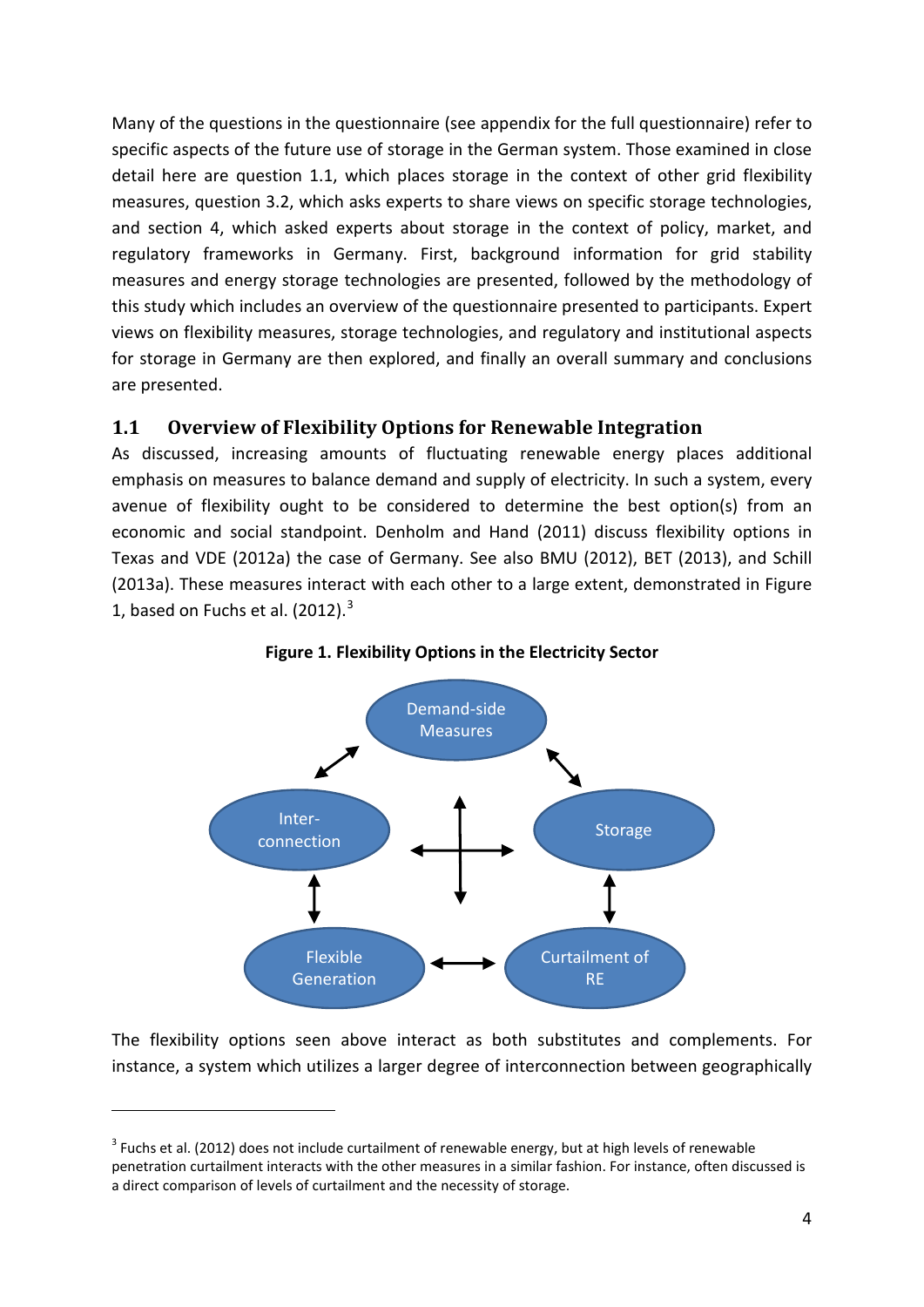disperse variable renewable generators requires less local storage, less curtailment, etc (Delucchi and Jacobson, 2011). Where interconnection is not sufficient, greater degrees of storage, curtailment, flexible generation, and/or demand response may be needed. Options may also act as complements. For example, depending on the technological and economic characteristics of a flexible thermal power plant, it may be utilized for longer periods of supply fluctuation, while fast-reacting storage facilities (i.e. batteries) can provide flexibility over shorter time periods. Thus, all flexibility measures discussed below will be utilized to some extent in the future German power system, particularly as traditional power plants are decommissioned in favor of renewable sources of energy supply.

Below, a brief description of flexibility options discussed in this study is presented.

- **Flexible thermal power plant capacity:** Fossil-fueled and biomass / biogas power plants can provide both flexibility in the spot market and balancing reserve capacity. Plants are required to "ramp" up and down to follow the residual load profile, whereby the ramping speed may act as a constraint. Power plants may also be used for provision of peak supply, particularly during the winter when residual demand due to lack of renewable energy sources may be high. In general, gas-fired plants are considered a good flexibility option due to low capital costs and relatively fast startup times. Traber and Kemfert (2010) discuss the phenomenon of decreased incentives for flexible thermal power plants as increasing amounts of wind power is integrated into the system. VDE (2012b) discuss the role of flexible power plants for renewable integration until 2020 in the German system.
- **Interconnection within Germany and to other countries:** Physical connection of supply and demand centers via electric transmission lines reduces the chance that local bottlenecks will cause system failure. Further, when renewable (as well as non-renewable) sources are interconnected across large areas, variability in matching supply to demand is generally reduced (Delucchi and Jacobson, 2011). In addition, Germany lies close to countries with large hydro storage potential that would provide additional flexibility to the German system – Norway and Sweden to the north, Switzerland and Austria to the south. A study by Prognos AG gives a helpful overview of these potentials (Ess et al., 2012). Fuchs et al. (2012) estimate that Norwegian reservoirs have around 2,000 times the storage capacity of Germany's installed pumped hydro. Greater interconnection to these countries could allow use of these resources for renewable integration.
- **Curtailment of renewable energy:** The shutting down of renewable power feed-in cuts off renewable electricity generation from the grid in times when renewable energy production exceeds demand. According to current German law, renewable energy that is fed into the grid must be paid for, but may be curtailed. Curtailment in Germany has increased in recent years but has not been utilized to a large extent. In 2012, only 0.33% of total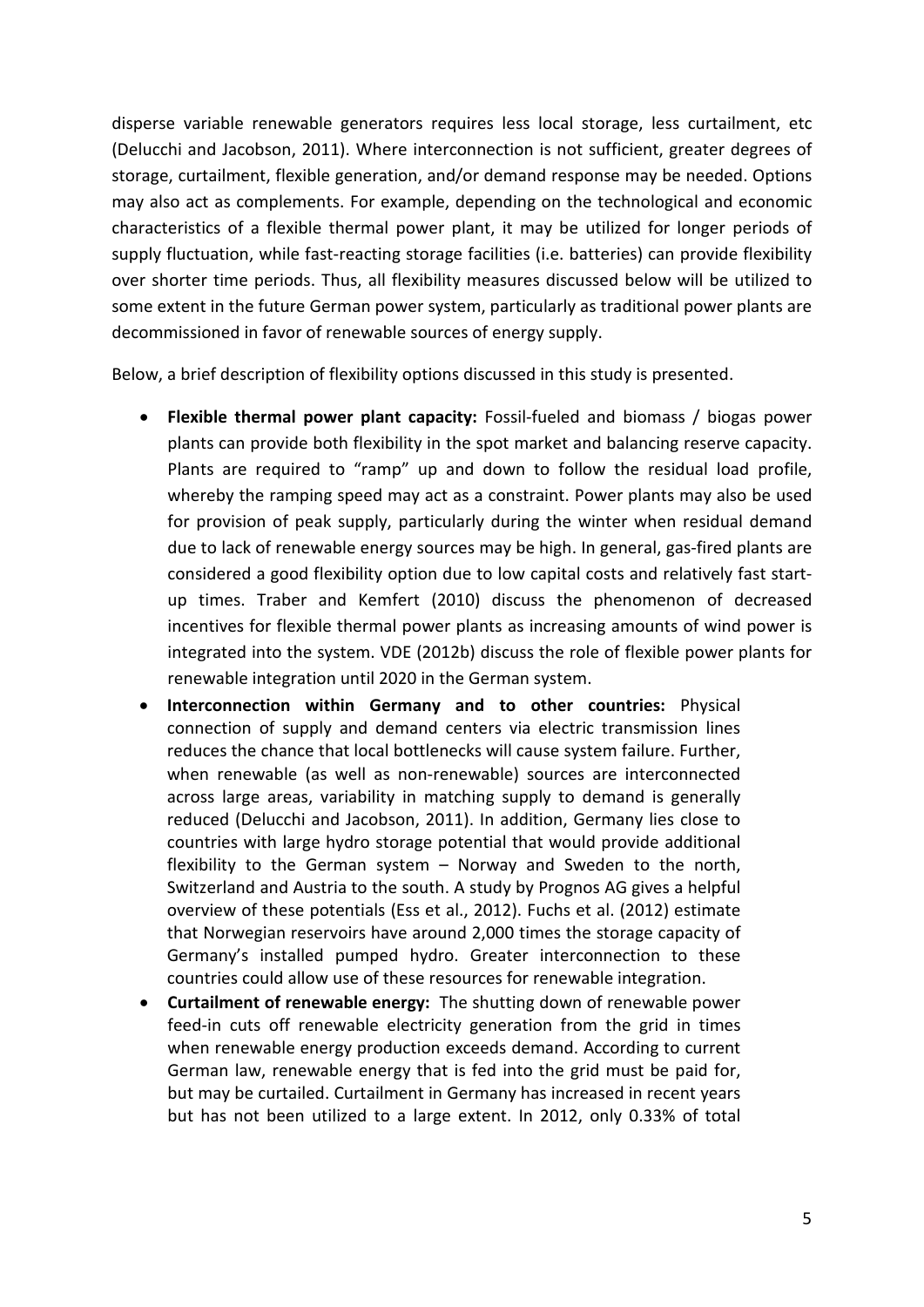renewable energy production<sup>[4](#page-5-0)</sup> was curtailed (Bundesnetzagentur and Bundeskartellamt, 2013).

- **Demand-side measures:** Demand-side measures (DSM) involve a temporary decrease or shifting of demand to times when there is less stress on the system. Industry and/or households could be incentivized to shift their demand away from peak times, when less capacity is needed to meet demand. For households, the implementation of these measures necessitates the installment of so-called "smart-meters," which allow for real-time measurement and control of electricity consumption. DSM is explored in the German context in VDE (2012c). Buber et al. (2013) investigate commercial and industrial DSM potential with a focus on southern Germany.
- **Energy Storage:** The storage of energy when it's not needed for times when it is increases the flexibility of the power system and can allow for greater penetration of renewable energy. Storage technologies may either store excess electricity to produce electricity at a different time (power-topower) or utilize the stored energy for a different purpose – i.e. as heat or for use in the mobility sector. Storage can be used as a flexibility resource over multiple time frames at the electric grid-level or for self-consumption in households, which may also consider grid optimal charging and discharging. Power storage technologies include pumped hydro storage, compressed air energy storage, batteries, flywheels, power to gas, and power to heat. An overview of these technologies is presented in the following section.

# **1.2 Overview of Energy Storage Technologies**

1

Storage can provide various benefits for the functioning of an electrical grid, including system stability, help in meeting peak demand, the deferral or avoidance of adding or updating grid infrastructure, aiding the integration of large amounts of variable renewable energy (the primary focus of this study), lowering the cost of average dispatch, and other functionalities that improve the stability and resiliency of the electrical grid (Eyer et al.,2010; Denholm et al., 2010). As mentioned, storage can be integrated solely into the electrical grid or for other applications, such as heat or for mobility (for instance electric or fuel cell powered vehicles). In principal storage can be utilized in the short-term (seconds to minutes), daily (hours), and/or seasonally (days to weeks). Storage systems may be installed in a decentralized fashion, located closer to the source of demand and generally smaller in scale, or a centralized fashion, normally located farther away from the demand source and larger in scale. Grid connected storage operations may vary depending on the use they are designed for, but generally systems charge during times of low (residual) demand, coinciding with low energy prices, and discharge, or provide power to the grid, during times of high (residual) demand and relatively higher prices. Batteries installed in conjunction with

<span id="page-5-0"></span> $<sup>4</sup>$  Relates to power production from all plants governed by the Renewable Energy Sources Act (EEG).</sup>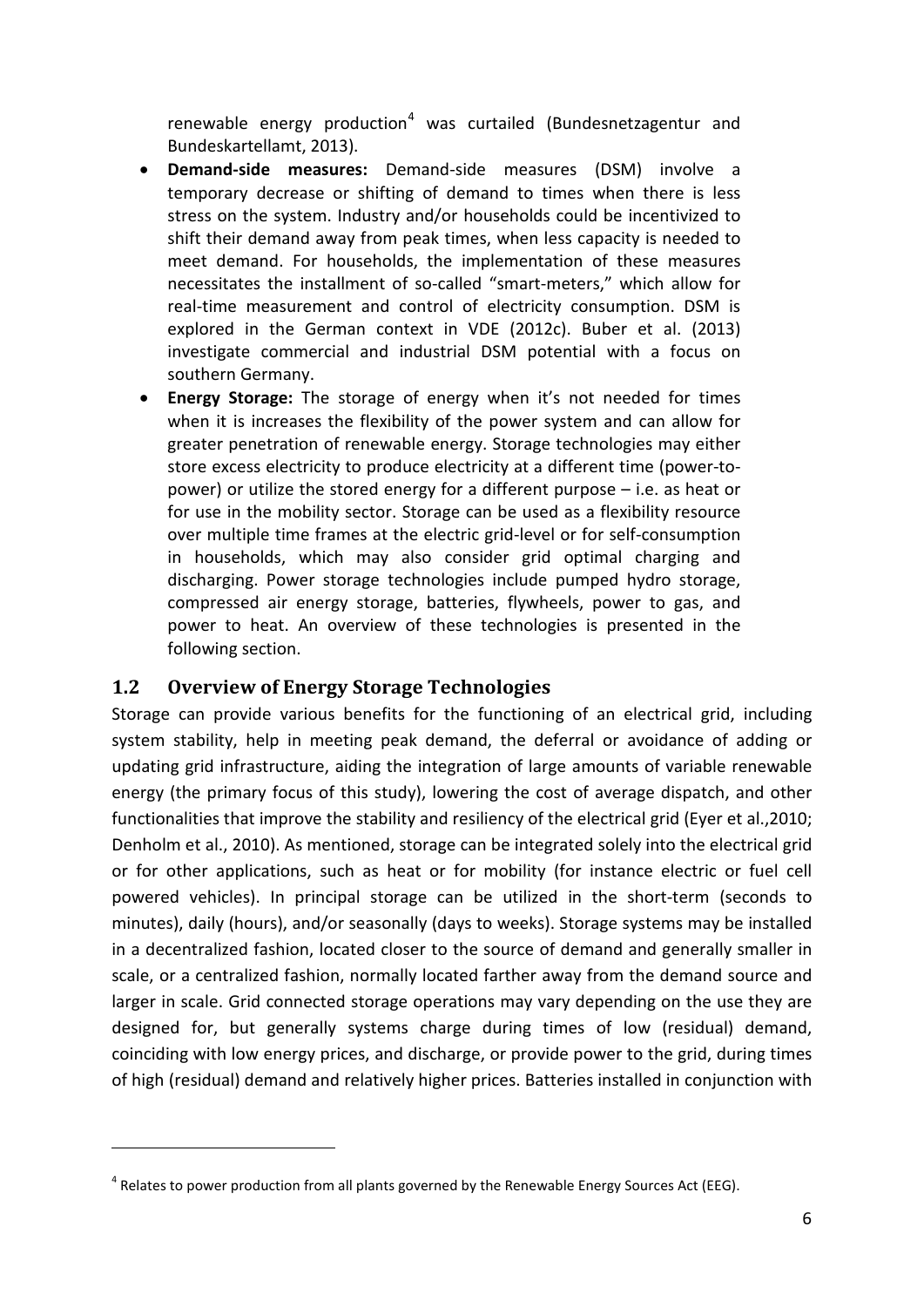solar PV at households may be set to optimal charging and discharging cycles that coincide with high and low system stress, respectively, to also contribute to grid stability.

A brief overview of storage technologies discussed in this paper is presented below, based on Simbolotti and Kempener (2012), Fuchs et al. (2012), and the Electric Power Research Institute (EPRI, 2010).

- **Pumped hydro storage:** Pumped hydro storage comprises the vast majority of installed storage worldwide and is considered a mature technology. During times of low demand (and relatively low prices) water is pumped from a low to a high water reservoir. The water is then released, descending to turn turbines which generate electricity. Steffen (2012) estimates potential of an additional 4.7 GW of pumped hydro, compared with about 7.6 GW currently installed in Germany or directly connected to the German transmission grid. Also, the possibility for Germany to connect to neighboring countries' hydro reservoirs (and pumped storage) potential is an explicit part of this study.
- **Compressed air energy storage:** During the charging process, air is compressed, which causes it to heat up. This heat can either be stored (adiabiatic) or removed (diabatic), while the air is stored in an underground cavern for later use. As air is released to drive a turbine and create electricity it must be heated; in the adiabatic process this is accomplished with the stored heat from the compression process, in the diabatic process by burning a fossil fuel. An adiabatic compressed air process could increase the overall efficiency by around 20% and does not require fossil fuels. Germany is currently developing a state of the art adiabatic compressed air storage facility, called ADELE. E.ON has also operated one of two operational compressed air facilities (diabatic) in the world in Germany since 1978, with a rated capacity of 290MW, created to store off-peak electricity from a nearby nuclear power station.
- **Batteries:** Batteries store chemical energy and convert it back to electrical output. There are numerous battery compositions each with a unique performance and cost profile, including lead-acid, nickel-metal-hydride, lithium-ion batteries, and flow batteries, which consist of tanks that determine capacity and a reaction unit (cell stack) that determines the output of the battery. Batteries may be used for multiple applications, at the household level in conjunction with solar PV, with wind turbines, or for applications at the grid-level.
- **Flywheels:** Flywheels store energy in their rotation, able to rapidly release energy as the wheel is slowed by the application of torque. Compared to other storage technologies, flywheels have very low energy storage capacities, but relatively high power ratings. They may be used at the grid level (often in ancillary markets for balancing) or, in principal, for the short-term storage of renewable energy for instance if connected with a wind turbine.
- **Power to Gas:** Hydrogen can be created through an electrolytic process and then compressed and stored in underground caverns, tanks, or fuel cells. Hydrogen may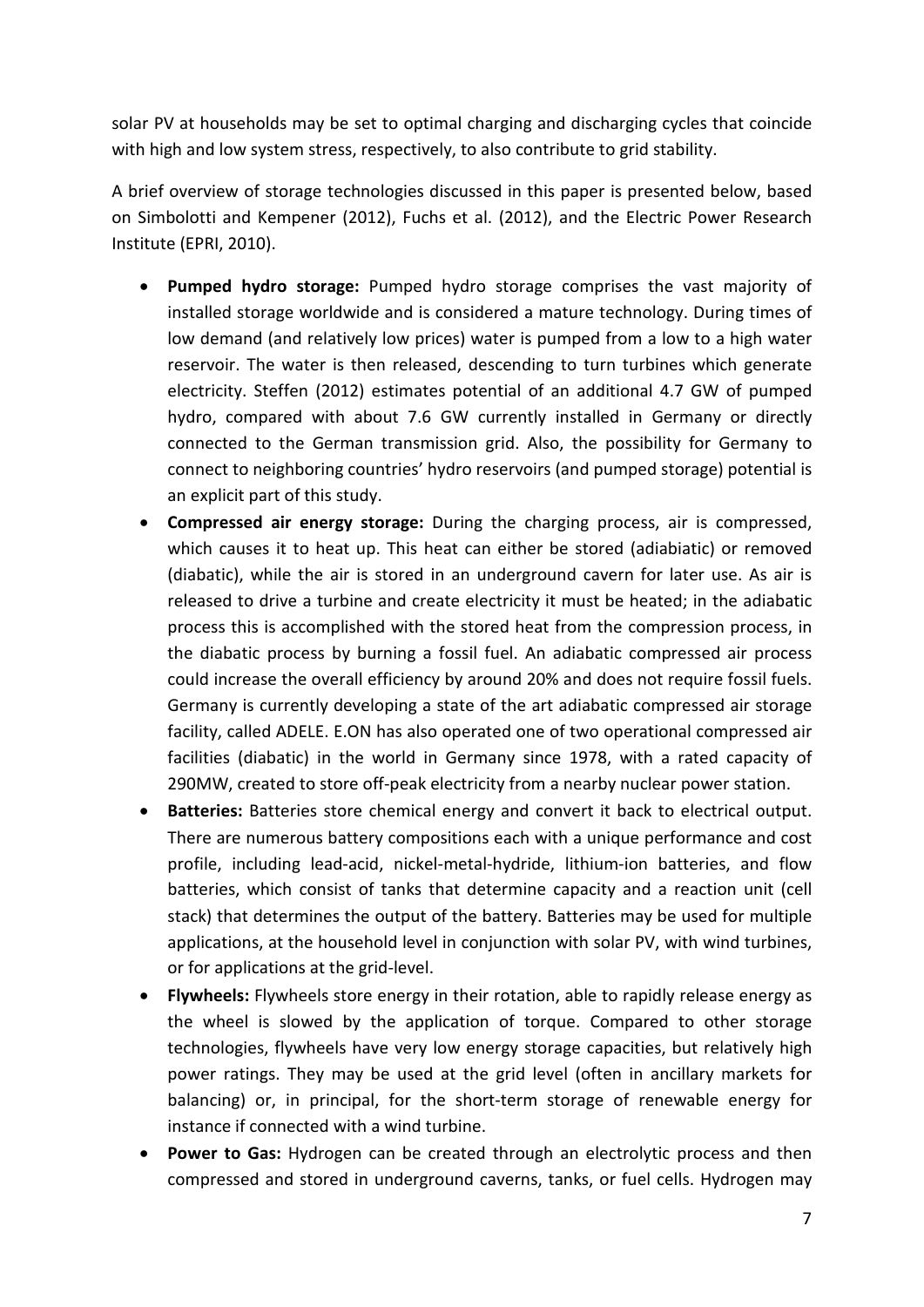also be safely injected into the natural gas infrastructure up to a certain concentration between 5% and 20% by volume depending on the system (Melaina et al., 2013). The gas may further be converted to synthetic methane (synthetic natural gas) with the addition of carbon dioxide in a process called methanation. This can then be injected into the existing natural gas pipeline infrastructure for storage and transport. After the conversion process and storage, hydrogen gas and synthetic methane may be utilized to produce electricity at a later time or for other uses, such as the production of heat and/or fuel-cell powered vehicles.

• **Power to Heat:** Thermal energy can be stored with the use of a storage medium to be used later for heating, cooling, or electricity production.<sup>[5](#page-7-0)</sup> The most common type of power to heat storage currently used is for buildings and district heating in cities, using water as the storage medium. Heat pumps, run on electricity, may be used in buildings for efficient heating and cooling. Other types of heat storage include the use of phase change chemicals like molten salt, which has been used with concentrated solar power to store heat, and thermo-chemical storage, which utilizes chemical reactions to store heat.

## **2. Methodology**

1

To explore and understand views of energy experts on the role of storage for renewable integration, this study utilized semi-structured interviews guided by a questionnaire that was developed for the purpose. The full questionnaire is provided in the appendix, sent by email to participants in advance of the interview.

Experts came from a wide variety of disciplines within the energy field – governmental institutions, industry, business, academia, and think-tanks. Expert individual identities and names are not revealed so that respondents would be willing to express their personal opinion, even if it differed from that of their institution. Individuals who participated in interviews came from the following institutions: Agora Energiewende, Boston Consulting Group, DIW Berlin, Dresden University of Technology, Electric Power Research Institute, Fraunhofer Institute for Wind Energy and Energy System Technology, the German Environmental Ministry (BMU), the International Energy Agency, the International Renewable Energy Agency , Öko–Institut (Institute for Applied Ecology), Potsdam Institute for Climate Impact Research, Technical University Berlin, Vattenfall, and Younicos. In total, 20 experts were interviewed. Experts were asked to fill out the questionnaire and then interviewed (in-person or over the phone) to discuss answers. These interviews were recorded, transcribed, and analyzed. Interviews conducted in German were transcribed by the author into English.

<span id="page-7-0"></span> $<sup>5</sup>$  Future applications of high-temperature heat storage may allow thermal energy to be converted back to</sup> electricity, for example in a thermal power plant. Such thermal power storage does not play a role in this study.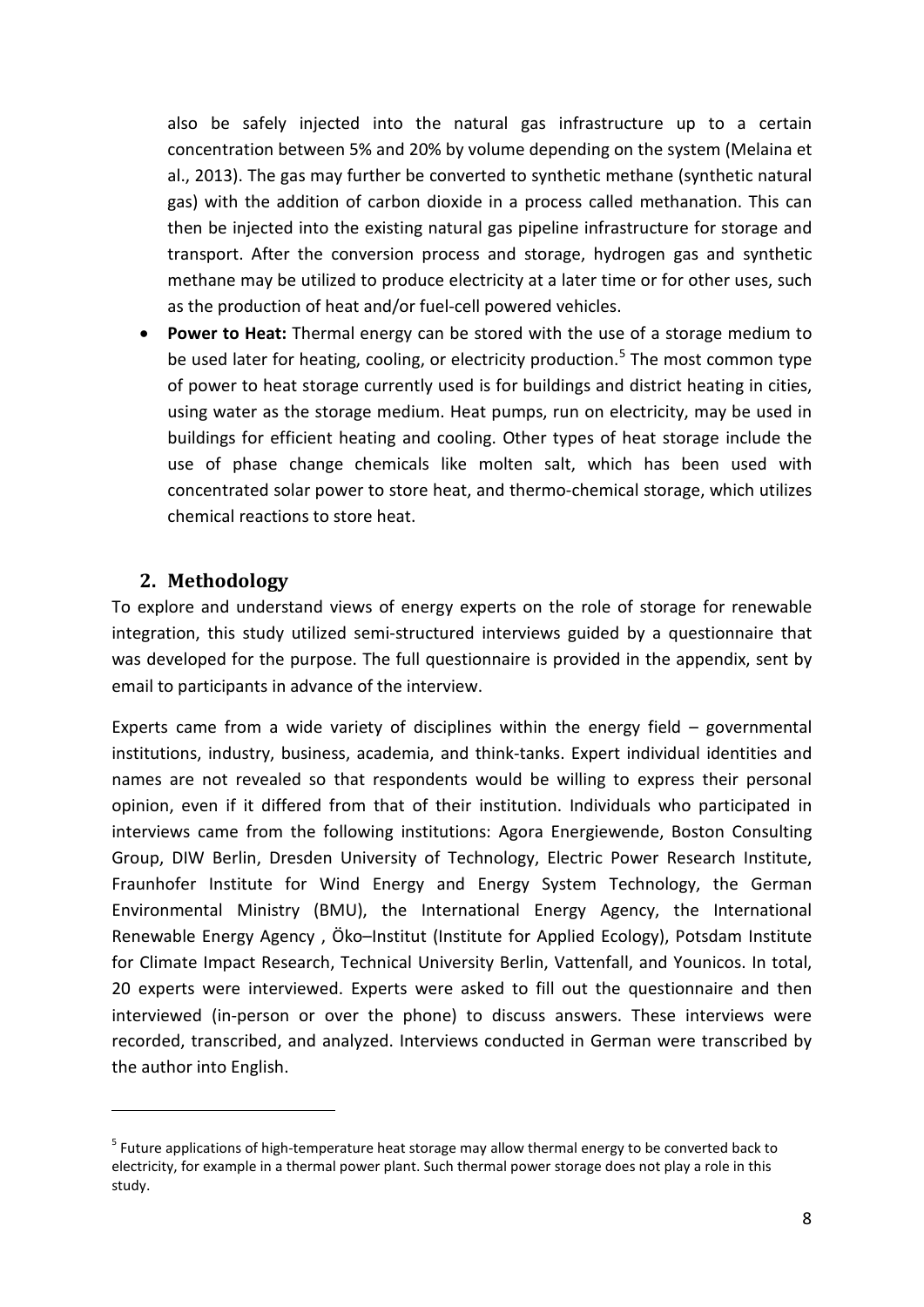The questionnaire itself did not largely impose assumptions upon the respondent, other than taking the German government's renewable energy integration goals in the electricity sector as given. By design, individual criteria and assumptions behind responses could be ascertained and discussed through the interview process, where respondents were asked for the assumptions they used to answer questions and why they provided a particular answer.

The questionnaire was divided into five sections – measures to accompany the expansion of renewable energy, necessity of storage, storage technologies, economic and institutional aspects of storage, and additional information. Answers analyzed in detail here come from questions 1.1, 3.2, and section 4 (4.1 to 4.4) as they turned out to be most relevant to ascertain an experts' view over the role of storage in Germany. Answers to other questions in the questionnaire were also examined as they were often applicable to these questions. However, we do not provide a full representation of all answers across the range of experts; this was found to be not particularly useful, as answers were not easily compared or could better be utilized as explaining the background for the experts' view on storage for questions 1.1 and 3.2. For instance, in section 2 the word "necessity" in the context of asking when or what forms of storage would be necessary, was interpreted in multiple ways; however, the assumptions and context in which an expert answered these questions were helpful to explain views presented in the questions analyzed in detail here. Thus, the questions we do analyze provide the best lens to explore and compare expert views and assumptions on the role of storage for renewable integration in the future German power system, as well as the economic, institutional and regulatory framework that governs storage implementation in Germany.

Question 1.1 places storage in the context of other flexibility measures: provision of thermal power plant balancing capacity, expansion of cross-border and domestic transmission, interconnection to countries with large hydro storage capacity (a subset of the previous category), curtailment of renewable energy, demand-side measures, and energy storage in Germany. These options are commonly discussed in the literature (i.e. Timpe et al., 2010; BMU, 2012; BET, 2013). Experts were asked to rank the most promising measures for renewable integration based on a realistic expectation for 2020 and 2050. In addition, experts could also provide an "other" option, i.e. one that was not listed in the question. While these "other" responses could not be compared across experts, they are presented in section 3.1 below.

Question 3.2 asked experts to rank the most appropriate storage technologies for 2020 and 2050: pump storage domestically and internationally, compressed air energy storage, battery storage, flywheels, power to gas, and power to heat. These storage technologies are commonly discussed in the literature (Simbolotti and Kempener, 2012; Fuchs et al., 2012; EPRI, 2010). An "other" category was also presented as an option that could be filled in by experts.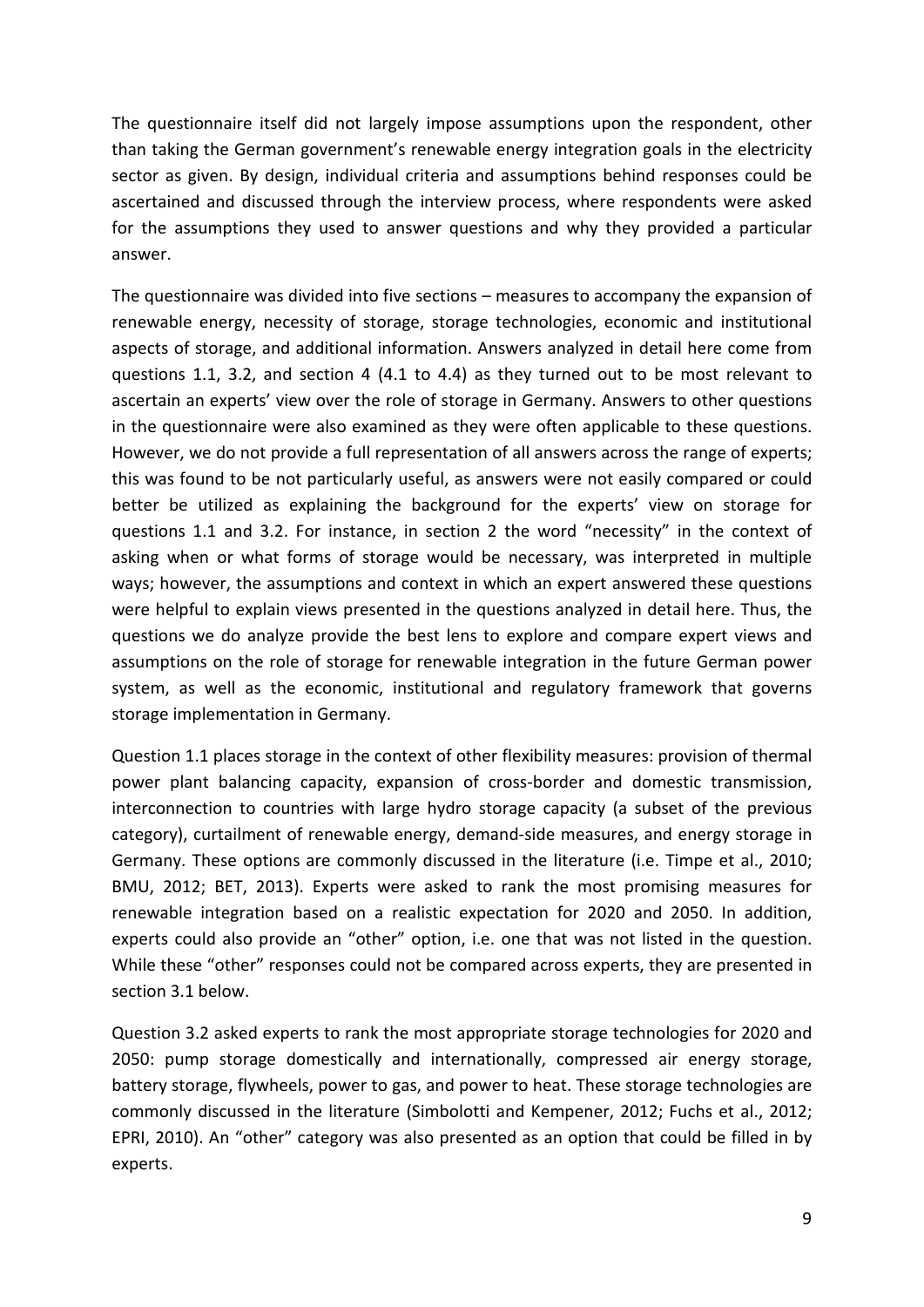Section 4 explores the economic and institutional framework of storage in Germany, including potential cost reductions for storage technology, whether there is a business case for storage in the wholesale or ancillary markets (both presently and/or in the future), and regulatory supports and hindrances for storage in Germany. These questions helped assess the institutional forces affecting storage, as well as how future changes to market or regulatory frameworks may or ought to affect storage implementation.

Given the time and resources to implement this study, only a selection of experts from diverse institutions could be interviewed. Nevertheless, interviews were conducted across a wide range of institutions, capturing government, industry, business, academia, and thinktanks. Thus, we believe the views summarized and discussed here reflect, overall, the current German conversation and debate at this time.

As in all studies that involve long-term analysis, inherent limitations in the clarity of future outlooks were evident. Respondents recognized the difficulty in describing the energy system towards 2050 which cannot be understated, but was necessary to understand the long-term views of participants.

Further, the importance of how other European countries' energy systems develop and what their effect on the German system may be, as well as the degree of interconnection to the rest of Europe, posed additional complications to rank or describe options presented in the questionnaire. While we specifically ask about cross-border interconnection and connection to European neighbors' hydro power, we do not impose assumptions for other European countries' power sector development. Given the focus on Germany, experts tended to assess neighboring countries' potential to contribute to the integration of renewables in Germany, as requested in the study, but did not specifically detail renewable penetrations and/or degree of interconnection to bordering or farther European countries.

In the analysis below, quotes from the interviews conducted are presented as illustrative examples of a discussed expert outlook. Brackets are inserted in quotations by the author when necessary for clarification and/or brevity.

# **3. Expert Views on Flexibility Options for Renewable Integration**

Overall, respondents ranked the renewable integration options and technologies presented in questions 1.1 and 3.2 using the criteria *feasibility* and *potential*. Potential is defined here as the perceived technical ability of storage to integrate renewable energy. Feasibility refers to the perceived ease of implementation of the technology, taking into account length of time for project installation, public acceptance, economic efficiency, financing, regulatory, and other institutional aspects. The questions asked respondents to rank measures and technologies according to what was "most promising" and "most appropriate" – this was sometimes interpreted in terms of necessity for some respondents, for others, what ought to be a priority. The interview process was thus instrumental for teasing out this distinction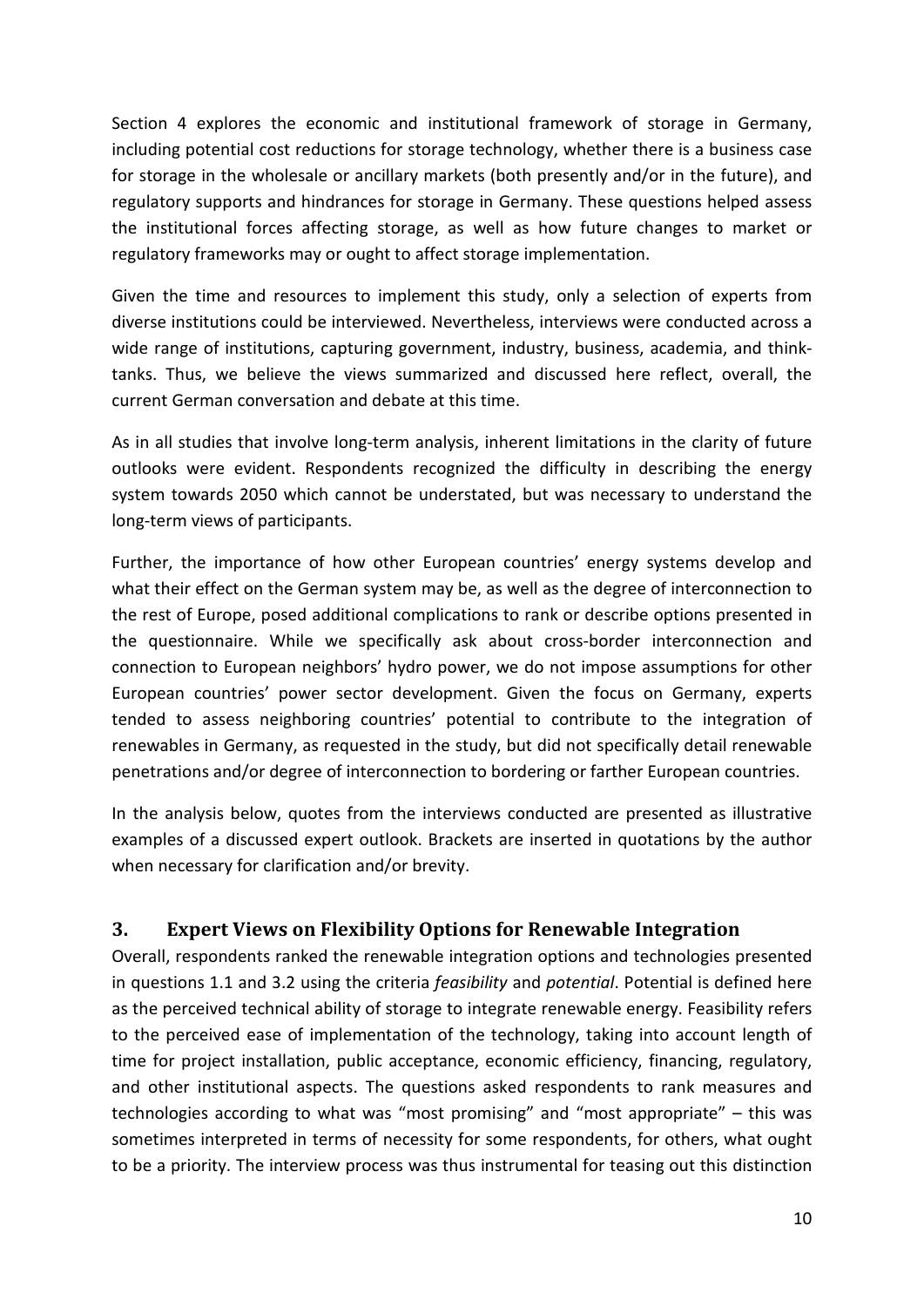and understanding how experts expect storage to play a role for integrating renewables. The time period towards 2020 was universally considered a very short time-period in which feasibility for implementation played a significant role for evaluation. The potential of a given technology in relation to other options was weighed more heavily towards 2050.

Question 1.1 asked for a ranking of measures to accompany renewable energy expansion for 2020 and 2050 according to the "most promising" measures based on a realistic expectation for these time periods. This question is vital for exploring the role of energy storage for renewable integration. In order to discuss the role of storage it is necessary to investigate views on other measures available for system flexibility to give a more complete picture of how these renewable integration options are expected to play a role in the short and long-term. Expert views on each integration measure are synthesized and presented, followed by a discussion and general conclusions drawn in regard to the short and long-term role of storage in the German system.

### **Provision of Thermal Power Plant Capacity**

Across experts, it was agreed that for the 2020 timeframe one of the primary integration measures will be the use of thermal power plants to provide flexibility, similar to today's system. Feasibility in implementation (particularly economic efficiency) was the primary criteria used for this assessment, with one expert noting about traditional thermal power plants:

"Right now that's still the easiest and most efficient way to do balancing [provide flexibility], in years to come they will [continue to] play a large role […]. I don't see this decreasing fast."

Again, 2020 was considered a very short time-frame and most experts agreed that this traditional method of flexibility in the electric system would largely be in place. It was also generally agreed that the importance of fossil thermal power would drop in the long-term towards 2050. In this case, experts emphasized plants be highly flexible to complement the other measures discussed in this study.

### **Expansion of Cross-border as well as Domestic (German) Transmission Network Capacity**

Most experts emphasized the need and economic efficiency compared to other options of full interconnection within Germany (domestic interconnection) before other options are explored. For 2020 experts rated domestic interconnection a top rank, which usually meant it was both a top priority and top measure to integrate renewables, along with thermal power plants. By 2050 the respective rank either dropped or remained high but this did not usually represent disagreement – most experts assumed that Germany would be largely domestically interconnected by this time. Many experts also expressed concern that domestic connection is currently proceeding too slowly but still expected, to a large extent,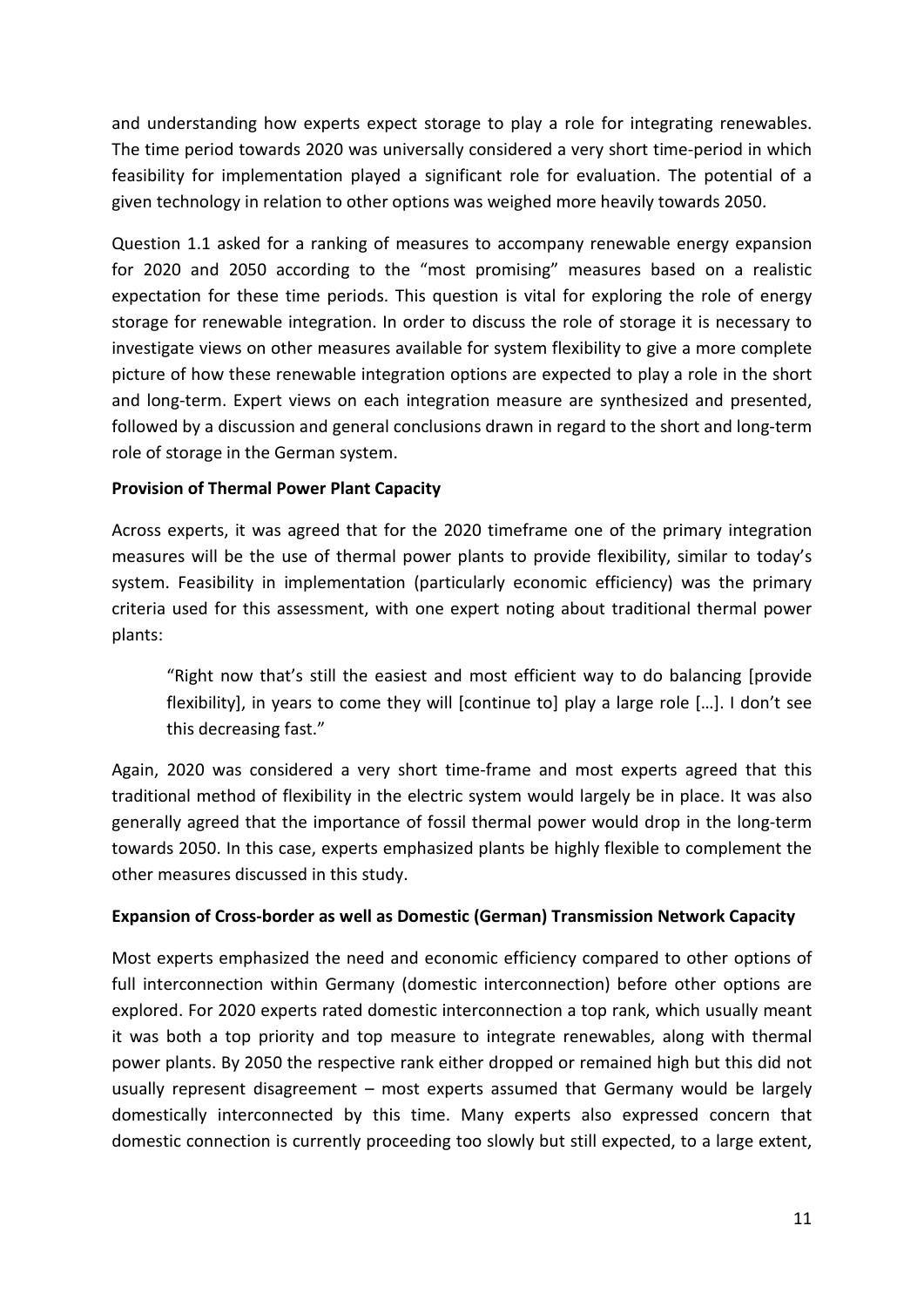full domestic interconnection by 2050. Over the long-term, other options became relatively more important to complement domestic interconnection:

"It's necessary but not sufficient to upgrade the transmission grid."

In terms of cross-border and further European interconnection, experts generally agreed that 2020 was too short of a time-frame to think about large-scale European interconnection, but towards 2050 this would change (see below for the case of interconnection to countries with large hydro storage capacities). One expert discussed the topic as follows:

"In the first point my opinion is to see what you can do on the domestic level, because that is our responsibility. One can say it in a negative or positive way. If I have problems I can always say [that]my neighbors will solve the problems of getting by […] but we [Germany] have taken a lead role [among] the European countries, that we want to show them, it's working, the new system is working, and therefore we will have […] to [solve any] national domestic problems."

Most experts expected a larger degree of European integration by 2050:

"I think to 2050 we are going in Europe like in other countries to a much more integrated grid, where indeed you start to optimize where you have your renewable energy sources across a larger region and match that with demand within a bigger region. I think 2020's too short for that [completion of European interconnection]. But by 2050 I think you get European grid balancing [interconnection]."

Thus, between the choices of interconnection within Germany and cross-border connections, experts agreed that domestic interconnection should (and would) come first, with European interconnection growing in importance at later dates. Some experts additionally stressed that European interconnection doesn't make sense without strong domestic interconnection. In addition, several experts mentioned that though the need for interconnection within Germany should not be a limiting factor, public acceptance issues with building the lines may impede some optimal level of interconnection:

"I'm thinking grid expansion is quite a cheap and good way to go, but of course within the range of acceptance issues."

Next, expert views on the specific case of interconnection to bordering areas with large hydro storage capacity are explored.

### **Interconnection to Countries with Large Hydro Storage Capacity (Scandinavia, the Alps)**

In the short-term (to 2020) most experts agreed that connecting to countries with large hydro storage capacity would not be a major option for renewable integration due to limited time and feasibility of implementation. In the long-term, there was agreement that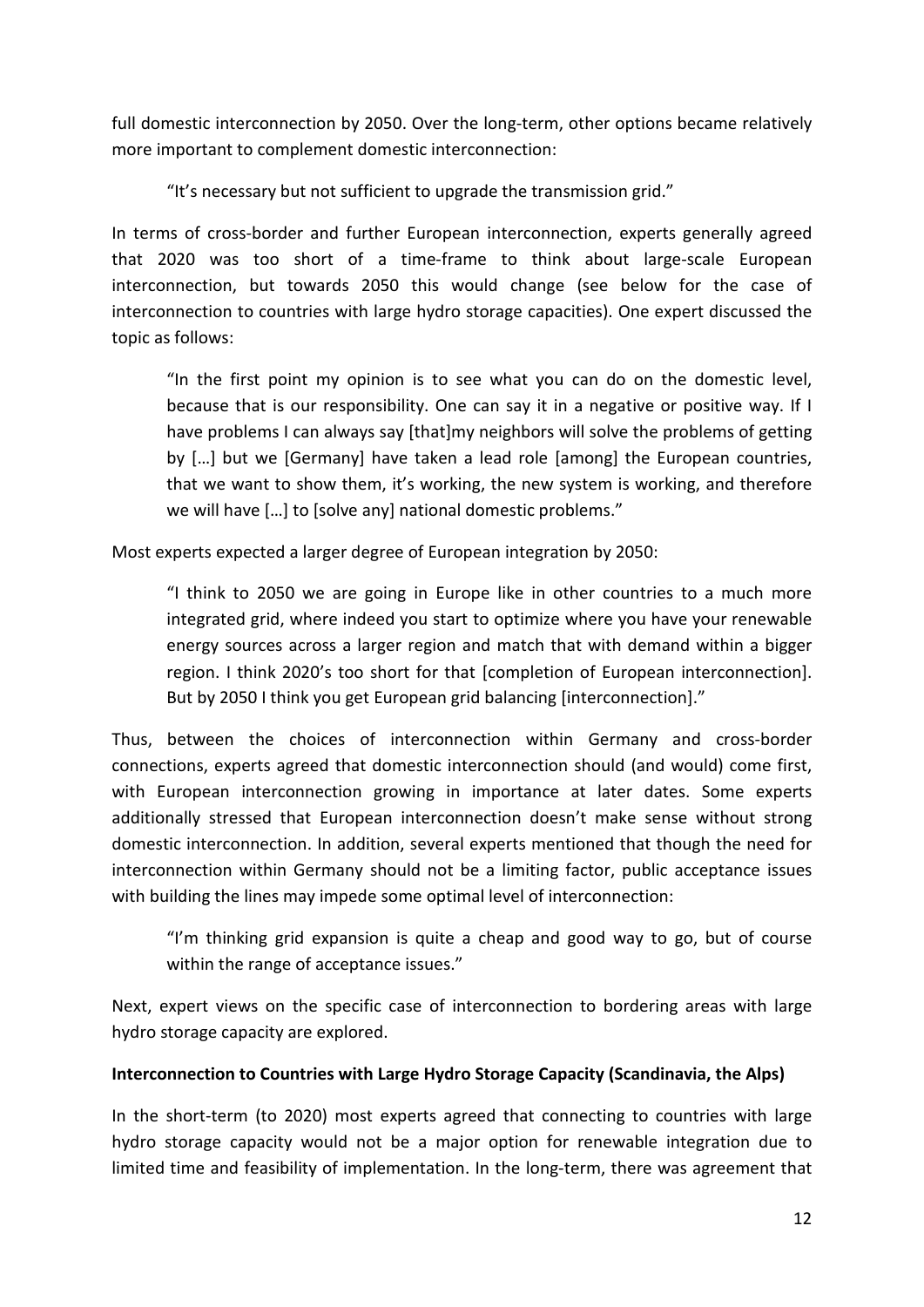this measure would play a greater role when compared with 2020 for renewable integration. However, disagreement occurred over how big a role, relatively, the measure will play. Those who described this option as a more significant alternative over the longterm mentioned fewer obstacles (or none at all) than those who foresaw less of a role. The obstacles that were primarily discussed included public acceptance of the projects in host countries, environmental considerations of converting reservoirs to pumped-hydro storage, which was also related to public acceptance difficulties in these countries, and large financial costs for interconnection, particularly to Scandinavia. One expert talked through reservations for connecting the hydro potential of Norway:

"Pumped hydro in Norway, that can be a lot of energy, but again that's limited. I'm not sure that the Norwegians are really keen on doing that […] they have quite an intimate relationship to their nature and environment […]. I was talking to someone from Statkraft who was investigating [the issue], they have huge lakes already in a place which they only needed to connect, and then would have […] 500 meters of altitude difference and huge amounts of water. But they said our population loves to go ice-skating on those lakes in winter and if you use them as a reservoir, they won't freeze them anymore [so] they will oppose it. I can imagine that there will be a lot of opposition and looking at the economic situation of Norway they don't need the money. Certainly for Statkraft there would be a good business case but the general public in Norway, why should they do it?"

In addition to public acceptance and environmental obstacles, some experts ranked solutions that could be implemented at the national level higher even over the long-run, expressing skepticism with solutions that require international cooperation. Predictably, this decreased the relevance of this measure for renewable integration in Germany, increasing the importance of measures that can be implemented nationally.

### **Curtailment of Renewable Energy**

The utilization of renewable energy curtailment as a flexibility measure provoked differing views. Some, particularly those who emphasized the economic efficiency of the option, rated the measure highly in comparison to other measures. This is not to say that curtailment was viewed as completely sufficient, just that, to a certain level, it is much cheaper (in some views) than other options:

"I would not say curtail as much as possible but curtail it up to an economic level where it might make sense."

"If we're speaking about low levels of curtailment it gets a 1 in both cases [for 2020 and 2050], if we're speaking about high levels of curtailment it gets a 7 in both cases. So what I'm trying to say is, curtailment levels of up to 5% maximum 10% makes sense and should be done, of course always subject to a cost-benefit analysis."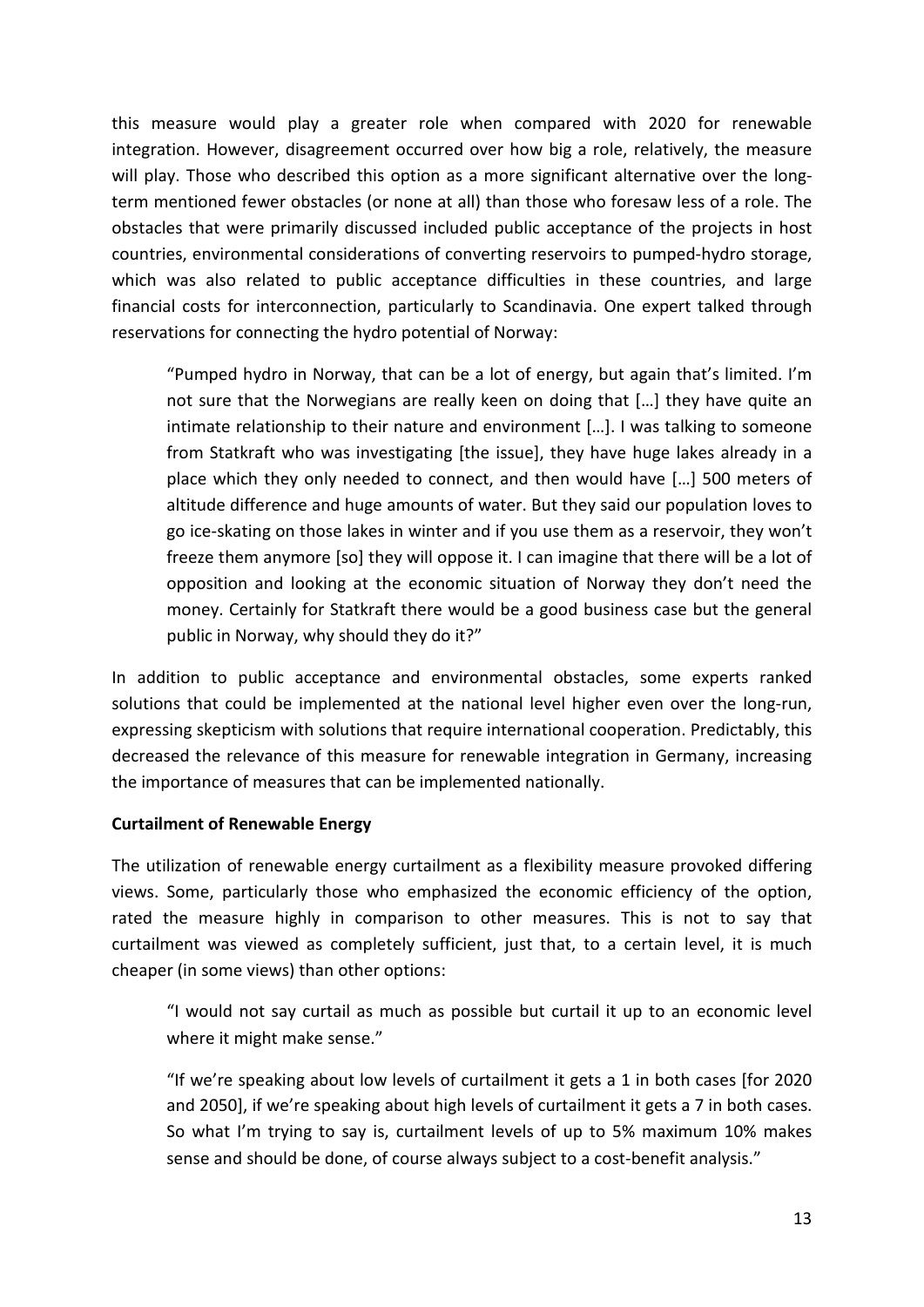Other experts viewed curtailment as a measure to be utilized after all other options are explored, viewing it as a kind of last resort option:

"I wasn't too sure about the curtailment of renewable energy because I don't see it as an active measure you take but just as the residual that is left after you have taken all the other measures. So to me it's not a strategy, it's simply what you have to do because you have a limited net [grid constraints] or a limited use, and at some point in time you don't use the electricity anymore."

Nevertheless, experts overall agreed that some curtailment of renewable energy would be necessary and economically efficient with a large amount of variable renewable energy towards 2050. They differed in the extent they believed this was a valuable solution.

### **Demand-side Measures**

Experts expressed a range of views over demand-side measures (DSM), but agreed relatively unanimously that DSM at the household level will not or should not be a huge factor for renewable integration, due primarily to the cost of smart meters, the relatively little impact a shift in household consumption can make for stability of the system, and the relatively little price difference (economic incentive) a household has to change consumption patterns.

Beyond this agreement, expert views on the role and value of demand-side measures varied. Those who believed DSM will play a relatively significant role stressed the idea that with accurate price signals industry is willing, and can with relative ease, shift energy consumption to times of less system stress. They believed this could play a very important role for integrating renewables and creating a more flexible system. A few participants emphasized the fact that DSM can be implemented nationally. In addition, these measures could be implemented within a short time-frame and, in some views, are economically advantageous compared to other options:

"The [measure] that helps a lot is if you identify load as well as potential of generation on the industry scale - like the glass industry or cement industry; they have processes that last for two hours where they consume 90% of their electricity. So it's not necessary that these two hours should be in the morning time, they could be midday or evenings as well."

In contrast, several participants ranked DSM relatively low for various reasons. One expert was unsure of the impact DSM could make given that it plays a relatively small role in today's market:

"One thing we don't know about demand side management is how big it will be, that seems to be the next step."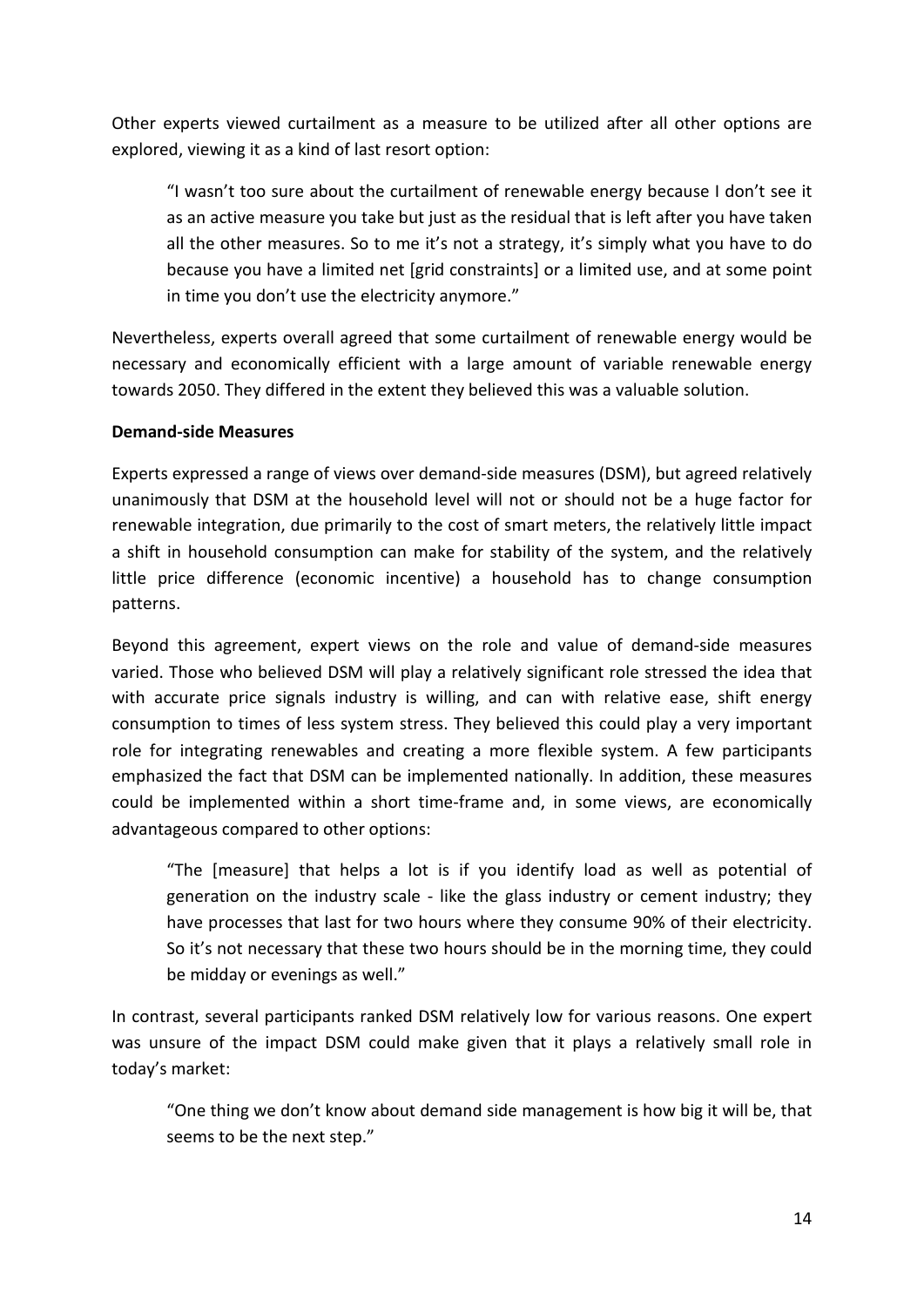Other participants seemed to classify DSM only at the household level, lowering the ranking. Others simply did not see DSM having a very large impact for renewable integration over the short and long-term.

For some participants DSM also referred to decentralized heat storage, addressed in the storage technology section of this paper below.

### **Energy Storage in Germany**

-

In the short-term (to 2020), the majority of experts do not see many large-scale storage projects coming online (including pumped-hydro) due to limited time for implementation, cost, and lack of technological development for many technologies. However, some smallerscale storage was expected in this time-frame, including decentralized heat storage at the district and building level and battery storage at the household and grid level. Overall, experts expected storage to become more important over the long-term (to 2050) for renewable integration compared with the short-term (to 2020).

Beyond these agreements, however, views over the value of storage for renewable integration varied. One of the main drivers of these discrepancies was whether an expert saw the electricity system as continuing to be primarily centralized or moving further towards decentralized production and consumption of electricity. Those who believe the system will become increasingly decentralized saw a greater necessity and development of smaller-scale storage at the local level (such as batteries at the household level), also ranking storage as a more important flexibility option overall. Those who foresaw primarily centralized production of electricity saw greater value for large, centralized storage facilities in the future, but a lower relevance for storage to provide flexibility overall in the future German system.

"When it comes to electricity storage large is good because of economies of scale, the whole hype about decentralized (storage)…doesn't make a lot of sense."

This view was based on the economic efficiency of building larger storage facilities rather than many smaller, individual facilities. This (more centralized) view came in contrast to those who thought the decentralized "movement" of energy production and consumption would build upon itself, not necessarily entirely due to rational economic reasons:<sup>[6](#page-14-0)</sup>

"I believe that we will be seeing bottom-up developments starting with very small installations of storage. As we speak, we are seeing the first tendencies that residential storage products or solutions are becoming market ready […] batteries,

<span id="page-14-0"></span><sup>&</sup>lt;sup>6</sup> Storage at the household level to increase self-consumption can also be implemented for rational economic reasons. This depends on the institutional and economic framework of battery storage implementation in Germany, including electricity prices, grid fees, EEG-related charges, financial storage incentives, cost of the battery, etc.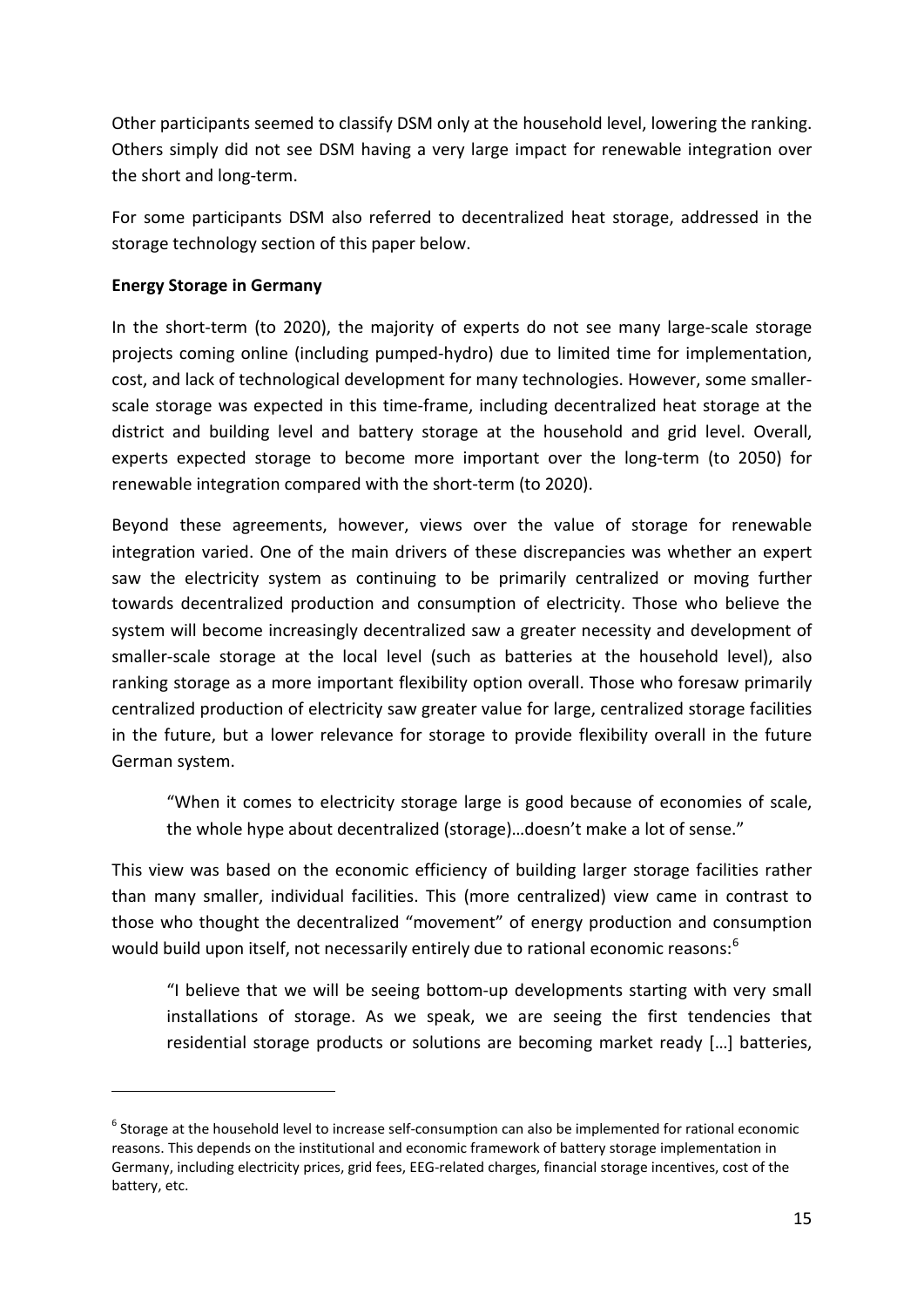home storage, community storage, and I think that be there a systemic need or not, it will just pop up […] over time I think it's quite likely that it will play a role [for system stability]."

In addition, the easier financing of small systems versus the larger amounts of capital for large storage projects was, for some experts, a rationale that storage will be decentralized.

Some experts also discussed the advantage that storage has over other measures because it can be implemented at the national level and international contracts, agreements, and willingness are not necessary. Another advantage experts saw for storage (other than pumped hydro) is that it does not face public acceptance issues:

"I would say one of the biggest assets of energy storage, battery storage, I'm not talking about pumped hydro, is public acceptance. There's no public acceptance problem."

In the long-term with large renewable penetration, many experts saw the ability of storage to balance seasonal fluctuations of renewable energy as an important characteristic that could be utilized for periods of high residual demand in the winter. This is further discussed in the technology section. Storage was also seen as directly impacting the degree of curtailment that would occur in the future, namely that with more storage less curtailment would be needed, and vice-versa. As seen above, the value of curtailment as a solution to integrate variable renewables varied among experts. The primary influencing factors for how experts viewed storage are explored and presented graphically in the summary section below.

### **Other**

Some experts utilized the "other" category to highlight alternative means of integration either not explicitly listed or a sub-component of one of the listed measures that the expert felt warranted particular emphasis. In this section these answers are not compared and contrasted as is done above but rather attempts to reflect the perspective of the expert view. The renewable integration measures discussed here were mentioned by one expert each.

• **Flexibility from renewables themselves:** This option emphasized the potential of solar and wind to produce energy in a more demand-oriented or grid-oriented manner than is currently practiced today. For instance, solar panels could face eastwest rather than north-south, which would give them different production, feed-in, and self-consumption characteristics. The more wind turbines there are on the system, the more value for turbines that can produce electricity with mild winds but not necessarily a large amount when wind speed is high. Incentives for wind developers would need to be put in place for the technological adaptation to make this happen.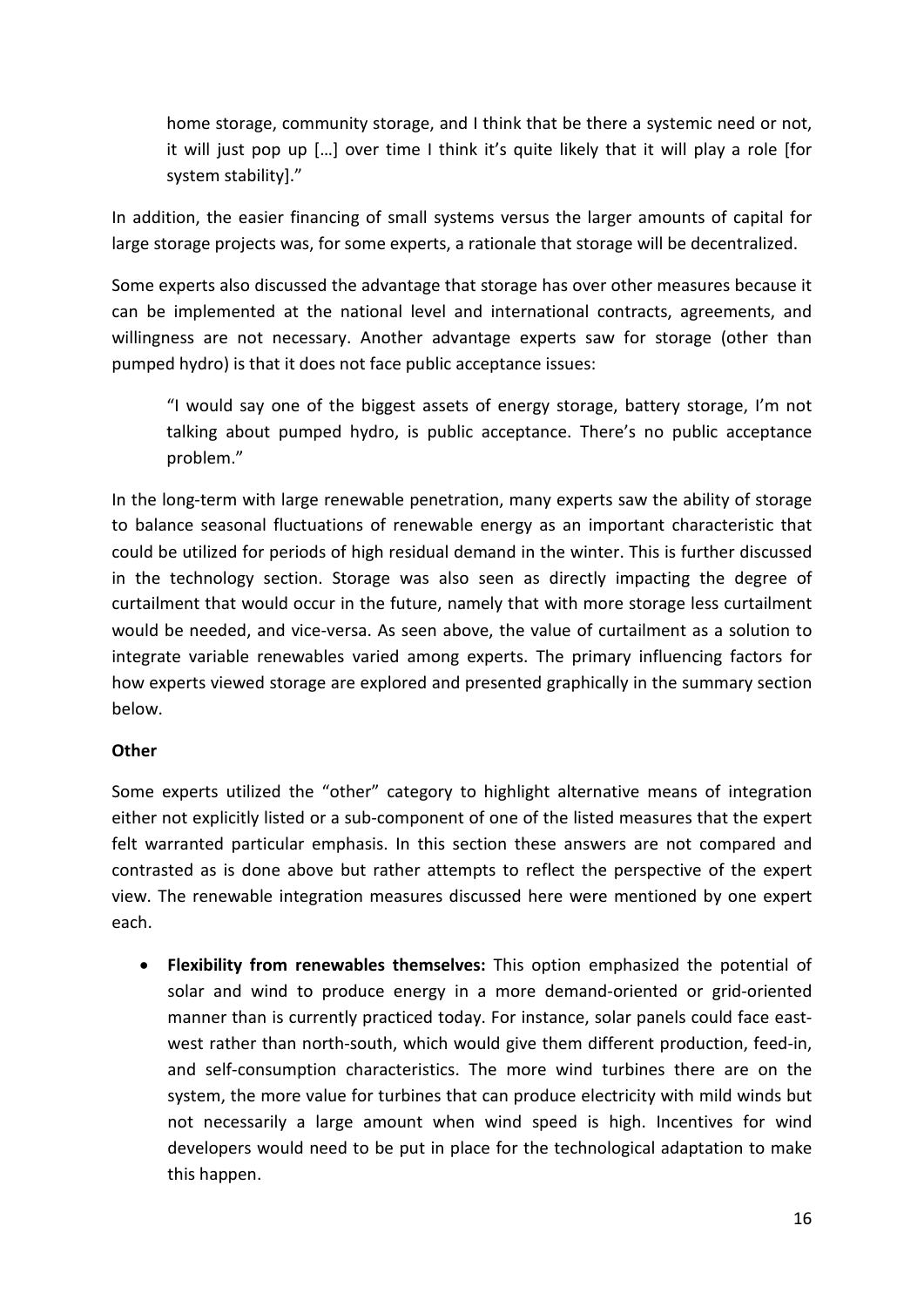- **Smarter grid solutions and better renewable energy operation:** One expert emphasized the role of a "smart grid" which communicates consumption levels of electricity and the need for renewables to forecast production more reliably. Renewables also need to be responsible for maintaining frequency and voltage of the system, an area that, to-date, has not been a primary focus in renewable development.
- **Flexible conventional power plants:** One expert highlighted the importance of having flexible conventional power (gas and coal plants) for the integration of renewables. The plants should be paid for flexibility and price levels should be linked to the grid stabilization level.
- **Short-term storage (grid level):** Short-term storage (i.e. battery storage) at the grid level can be utilized for ancillary services in Germany including balancing, black start capability and/or provision of reactive power, largely accomplished in the current system with conventional power plants. These fast reacting ancillary services would be able to replace base load or "must-run" power plants, enhancing economic efficiency of the system while still ensuring voltage and frequency reliability in a system of high renewable penetration.
- **Shift to "peak-load" technologies for conventional plants:** As more variable renewables come online, conventional plants will have fewer hours to recoup their costs. Thus, investment in conventional technologies should focus on power plants that are flexible and expected to run at peak times or when renewable supply does not cover demand.

#### **Summary of Expert Views on Measures for Renewable Integration and the Role of Storage**

Overall, storage was viewed as an option for system support where other options are limited. In the short-term (to 2020) experts expected traditional measures of flexibility, namely thermal power plants and strengthened domestic interconnection in Germany, to continue to play a primary role for system stability. Most experts expected virtually full interconnection within Germany to transport renewable electricity production to centers of demand towards 2050. It was agreed that storage will grow in importance over the longterm with increasing amounts of variable renewable energy.

Further views on the role of storage were heavily influenced by whether an expert expected increasingly decentralized production of energy versus centralized production. Increasing amounts of decentralized energy production led experts to emphasize the importance of storage more than those who believed production and consumption of electricity would continue to be largely centralized. In addition, for those who rated storage highly in the long-term, the fact that storage can be a national option and used for seasonal fluctuation of renewable energy supply were important factors. Experts from both the decentralized and centralized view recognized the value storage can bring to balance seasonal fluctuations of renewable energy over the long-term. The most influential criteria for how storage was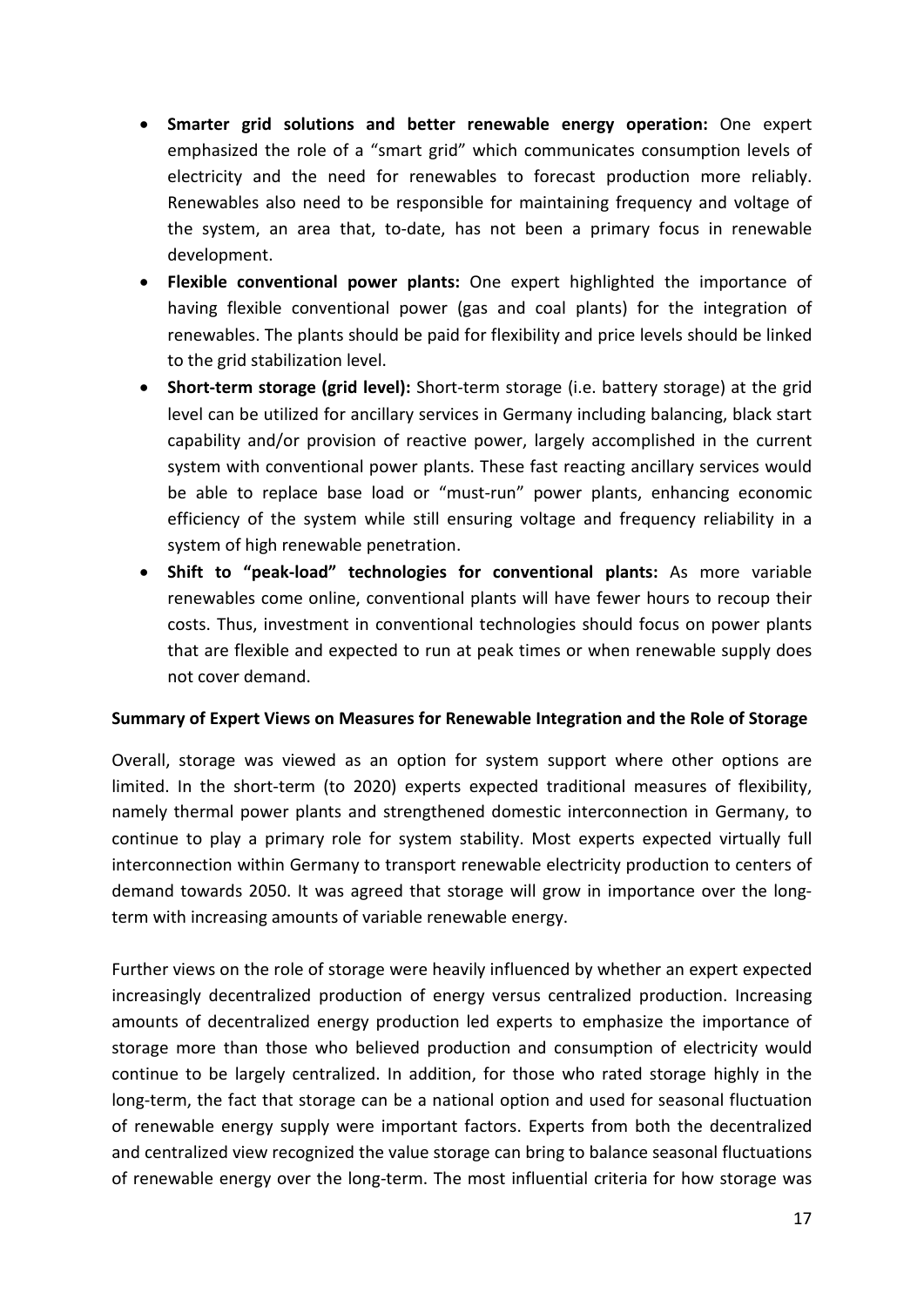perceived over the long-term are presented graphically below, determined to be the degree of centralized electricity production, international cooperation, public acceptance of domestic transmission expansion, curtailment, and the relative cost of storage compared to other flexibility options.





As increasing amounts of renewable energy come online in the German system, a high degree of decentralized electricity production (relatively lower centralized production) leads to a higher perceived relevance for the role of storage for integration of renewables. Lack of international cooperation also leads to a higher perceived relevance of domestic storage – similarly, low levels of public acceptance for some amount of domestic interconnection, low levels of curtailment, and a relatively low cost of storage compared to other flexibility options all lead to a higher perceived relevance of storage to accommodate renewable expansion. The graphic is not meant to be all-inclusive, but it does illustrate the primary criteria found in this study and the complexity of how storage is viewed in the German electrical system. Of course, views for each category did not land on one side or the other, and depending on how an expert weighs, relatively, each issue, his/her outlook will ultimately be pushed in one direction or the other. It was clear, however, that whether an expert saw future electricity production as increasingly decentralized or centralized was a universally influential factor for an experts' view on storage overall.

#### **Expert Views on Energy Storage Technologies**

Views on storage technology should be examined through the lens of how storage is perceived along with the other flexibility options, presented above. Within this context, we see that most experts expected storage to play a less significant role for system flexibility than thermal power plants and interconnection in the short-term due to feasibility of implementation, with the primary exceptions of power to heat and batteries (see sections below). Long-term views varied by technology and are presented here. It is important to remember that the technologies explored provide different services and abilities to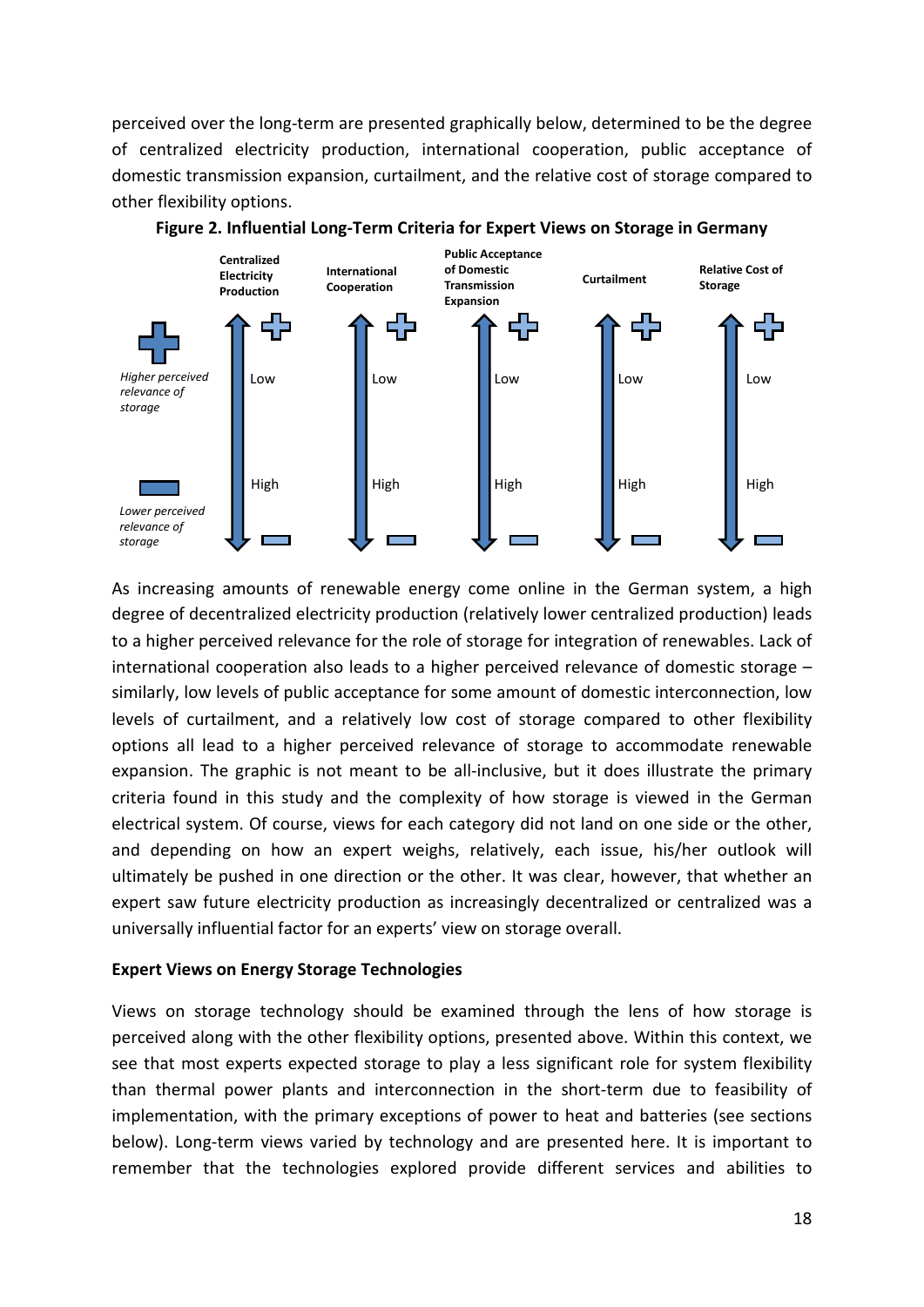integrate renewable energy. For instance, batteries provide short-term flexibility while power to gas can provide longer-term (seasonal) flexibility. Thus, it is not the intention here to say that one technology is more important than the other, but rather to understand how experts view a technology's ability to integrate renewables in Germany, and how those views vary.

#### **New Pump Storage in Germany**

A majority of participants saw limited potential for new pumped hydro storage in Germany. A typical statement was:

"It would be nice but I don't see it as realistic, at least not within Germany."

Current hydro storage capacity and a small number of additional projects were expected to be sufficient towards 2020. A few participants, however, saw relatively significant potential in coming years, up to 10-12 GW. Thus, depending on the experts' view of hydro storage potential, which in the majority view is limited due to techno-economic constraints and/or public acceptance issues, experts were either highly optimistic or pessimistic about new pumped storage in Germany contributing to renewable energy integration. Most experts believed existing pumped hydro capacity was sufficient to integrate renewables to 2020 (along with thermal power plants, discussed above).

## **Use of Hydro Storage in Other Countries**

Expert views here reflected the discussion above (see section on expert views on measures for renewable integration). For those who thought this option was feasible, the option was ranked as a top storage technology towards 2050. For those who did not, the option was not expected to play a significant role for neither the short nor long-term.

### **Compressed Air Energy Storage and Power to Gas**

Experts agreed that compressed air energy storage (CAES) and power to gas technology would not have a significant impact by 2020. In general, CAES was seen in less favorable terms than other technologies, particularly in comparison with power to gas. This was primarily due to the notion that CAES can store less energy and gas has existing natural gas infrastructure that can be utilized for storage and transportation. Further, several experts cited the fact that compressed air facilities will likely be limited by salt cavern availability, primarily located in the north of Germany. A few experts noted that public acceptance issues for storing air under the ground could be problematic or limiting for this technology. These perceptions tended to drop compressed air's relative importance in the long-run, where seasonal flexibility to compensate for periods of high residual demand was an influential factor for expert views. The gas could also be used for electricity production, heating, or in fuel cell powered vehicles, seen as creating additional opportunities for flexibility and profit streams in a renewable economy.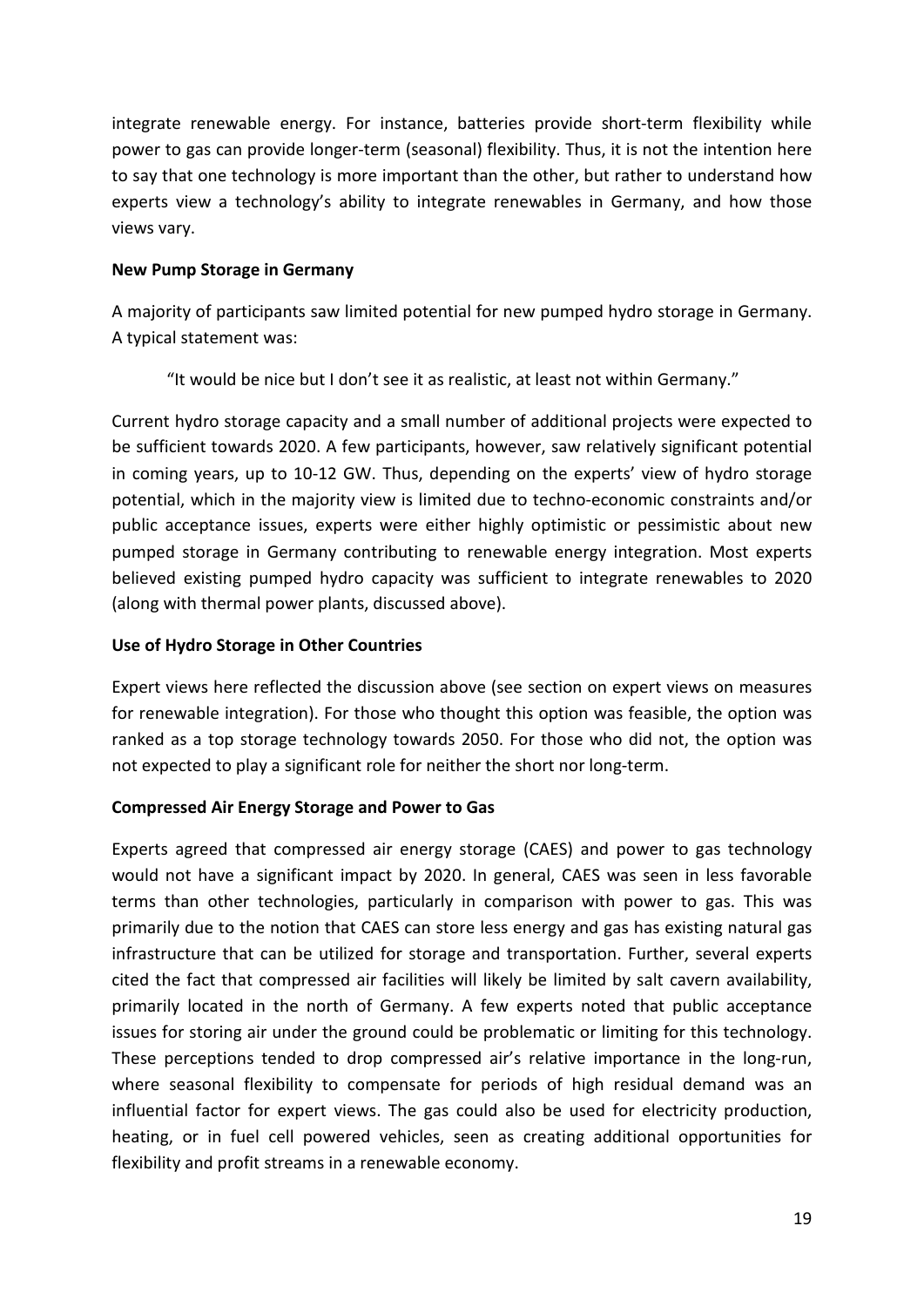"Power to gas is a lot more relevant in the discussions at the moment. The big advantage in power to gas is that the storage is already there, you have the pipelines. You've also got a good combination to other sectors, [for instance] power to gas [can also be] used […] for hydrogen cars or for heating."

A few experts did view compressed air as playing a relatively significant role in the future German power system, citing the fact that a compressed air facility is already integrated into the market in Germany and that adiabatic compressed air pilot projects would ultimately improve efficiency and sustainability of the process. Overall, however, prospects for the technology in the long-term were less optimistic than other options. Those experts who rated compressed air highly in the long-term saw restrictions to power to gas technology and relative advantages for compressed air. The expert view presented below saw adiabatic compressed air as playing an important role:

"Adiabatic compressed air facilities have relatively high efficiencies, and when I make electricity from gas and then burn it, the efficiency will go down […]. I've looked at the effect of efficiency [on cost], and efficiency has a huge influence. 80% compared to 50% has a huge effect."

However, as mentioned a majority of experts saw limitations to CAES and relative advantages for power to gas that caused them to rate power to gas highly for long-term seasonal storage. The few experts who were generally pessimistic over the prospects of power to gas primarily believed the process was too inefficient to economically solve the seasonal storage challenge. This was coupled with a more optimistic view of compressed air storage technology, particularly adiabatic compressed air.

#### **Batteries**

Expert outlooks on battery storage were mixed, largely hinging on whether an expert saw the future electricity system as increasingly decentralized or remaining centralized. Those experts who expected decentralization foresaw an important role for battery storage in both the short and long-term, particularly in combination with solar PV systems. These experts also emphasized that the electricity system in Germany is developing in a way that supports the economics of household battery systems – namely rising electricity prices and decreasing battery costs. Thus, most experts saw battery storage as capable of being implemented in Germany to a greater extent towards 2020 in comparison with other options due to perceived higher feasibility of implementation and advantages in financing smaller projects. In the long-term towards 2050, batteries were seen as important for renewable integration by those experts who foresaw a more dominant role for decentralized energy production, particularly optimal solar integration and congestion relief at the distribution level. Those who expected a more centralized energy production system in the future did not say batteries would be unimportant, but tended to rank other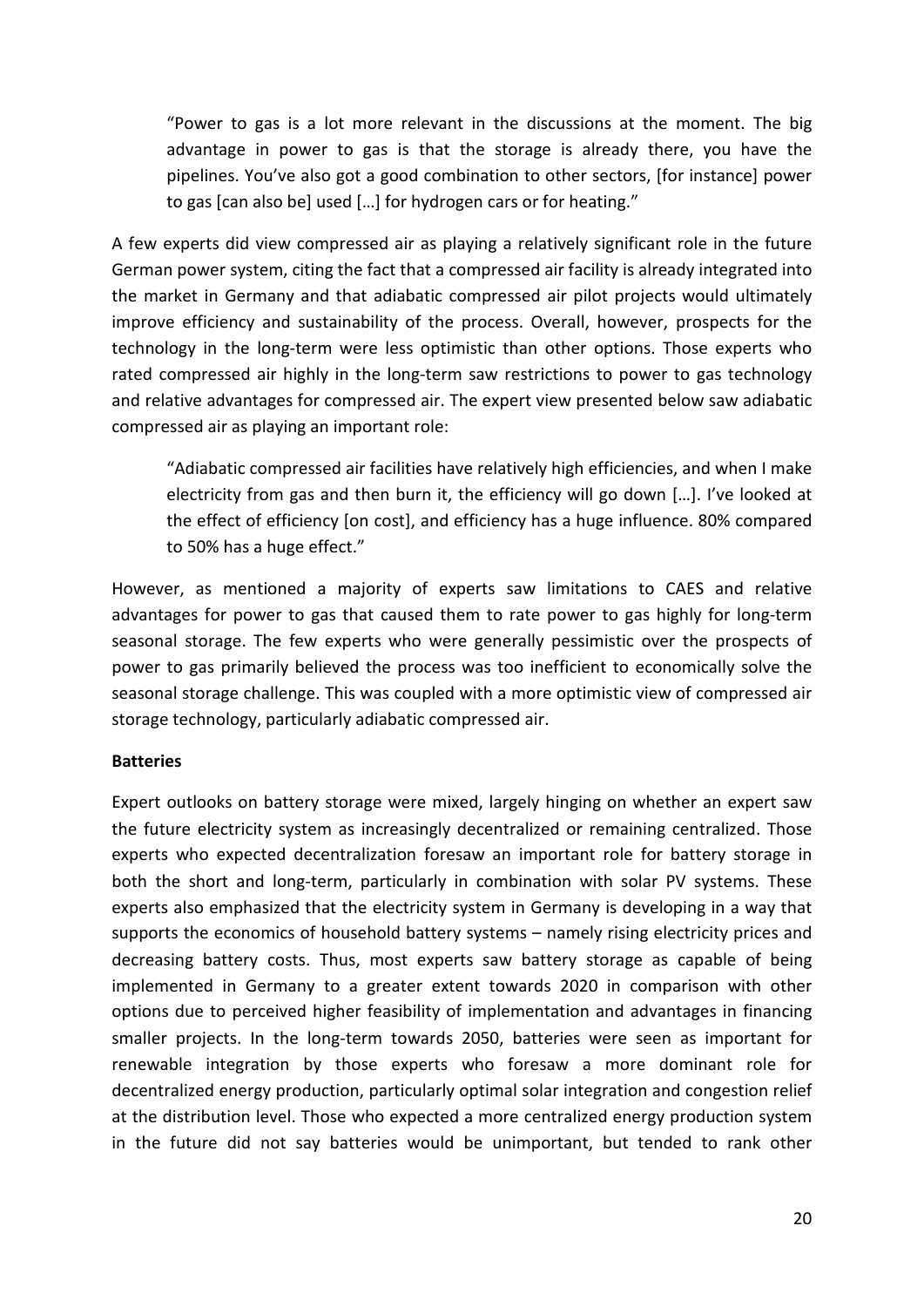technologies higher due to perceived higher potential of these technologies to integrate renewables.

### **Flywheels**

Most experts were either unfamiliar with flywheel technology or did not believe it would ever play a major role in the German system. Overall, respondents did not provide strong opinions about the role of this technology.<sup>[7](#page-20-0)</sup>

#### **Power to Heat: Heat Storage, Including Heat Pumps**

The implementation and role of power to heat in the German power system was an area of overall agreement found in this study. Experts believed the technology could be implemented towards 2020 and would remain useful in 2050. Despite the measure receiving high marks for feasibility of implementation given the important role heat plays in Germany, its potential for the integration of large amounts of renewable energy was seen as limited.

"[Power to heat] is relatively quick to implement and economical […]. But it won't, alone, make the Energiewende successful."

Thus, power to heat was universally seen as cost-effective and feasible, but with limited potential to aid the integration of renewable energy.

#### **Other**

1

Some experts utilized the "other" category to emphasize the more significant role that nonstorage integration measure would play in comparison with storage technologies, discussed above. Several experts mentioned the possibility of novel or less-developed storage technologies coming online in the future system depending on technological development and progression of market and regulatory forces. 2050 was seen as a long enough time period for unforeseen technological development to occur for technologies discussed above as well as novel technologies currently in the beta stage of development. The majority of participants, however, did not fill in this category.

### **Summary of Expert Views on Energy Storage Technologies**

For storage technologies, the largest areas of agreement from experts occurred over power to heat and power to gas storage technologies. Increased implementation of power to heat storage was viewed as necessary, cost-efficient, and helpful but limited for the integration of large amounts of renewables in Germany. Power to gas was viewed as one of the best

<span id="page-20-0"></span> $^7$  Due to greater concerns over supply quality / electric system reliability in the United States of America, flywheel technology receives much greater interest there in comparison with Germany. See Borden and Schill (2013).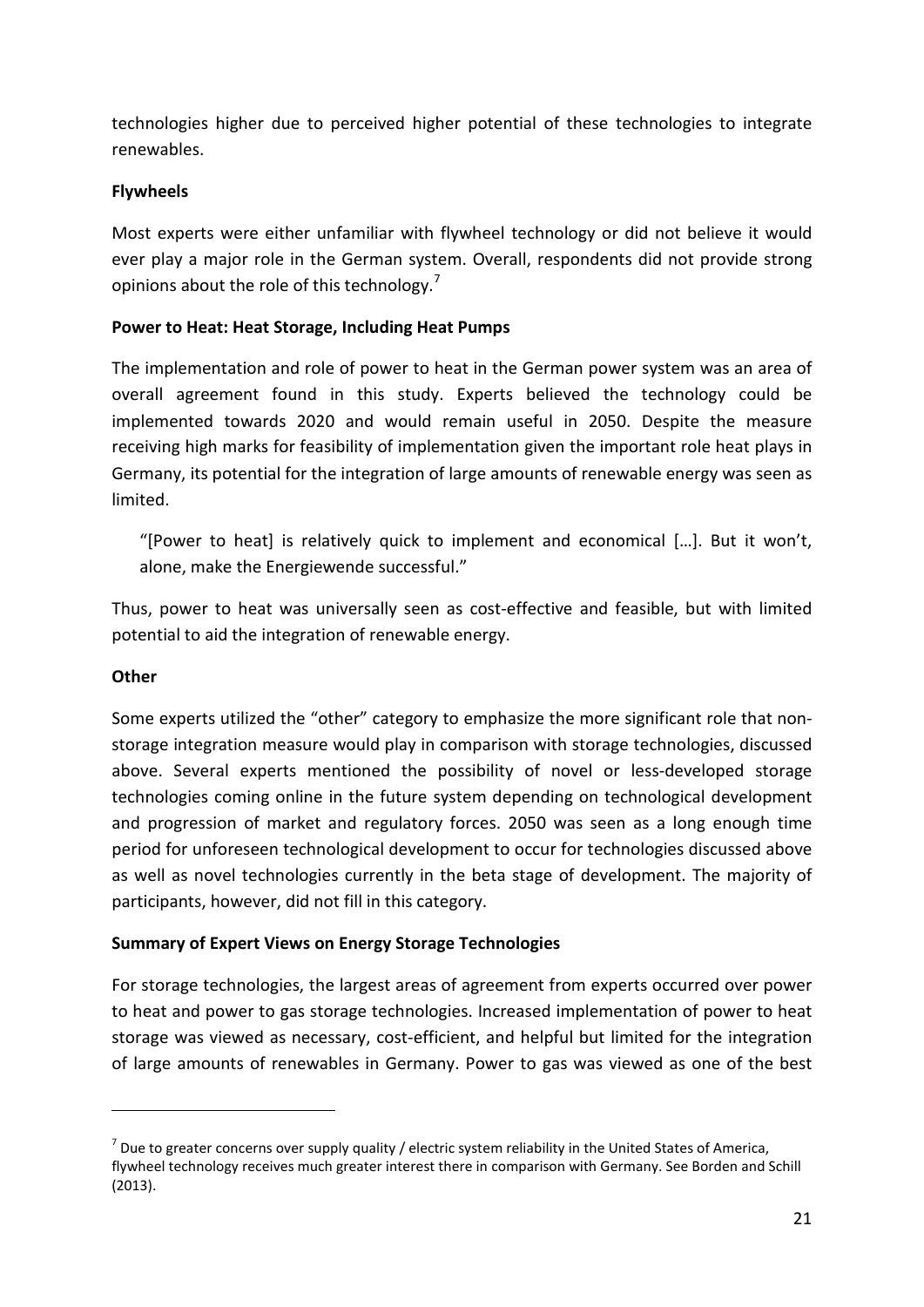options for seasonal storage in the long-term and was often contrasted favorably to compressed air energy storage. Power to gas was viewed as particularly useful for seasonal storage because a storage and pipeline network for the gas already exists and would not need costly updates. Further, experts believed that relatively more energy could be stored compared to other technologies and integrated with other parts of the future renewable economy (i.e. mobility). Batteries for the integration of PV was largely seen as possible by 2020, with experts who foresaw increasing decentralization of electricity production viewing this technology very favorably overall for the integration of renewables. A graphical depiction of long-term views of the role of storage technologies in Germany is presented below.



#### **Figure 3. Long-Term Expert Views on Storage Technologies for Renewable Integration**

Figure 3 graphically illustrates long-term expert views on the storage technologies discussed in this study. "Potential" refers to the perceived technical ability of the technology to integrate renewable energy. "Feasibility" refers to the perceived ease of implementation of the technology, Including public acceptance, economic efficiency, financing, regulatory, and other institutional aspects. Alternative storage technologies affect how an expert views a singular technology – for instance, experts who believed pumped hydro or international hydro reservoirs would provide a large amount of system flexibility in the future saw less relevance for other long-term storage technologies. Expert views did of course range, particularly in regard to batteries and pumped hydro in neighboring countries. While views over feasibility for connecting to pumped hydro in other countries ranged, the perceived Compressed<br>
Storage<br>
Storage<br>
Storage<br>
Storage<br>
Storage<br>
Storage<br>
Storage<br>
The storage<br>
Storage<br>
In this study. "Potential" refers to the perceived technical ability of the technology to<br>
integrate renewable energy. "Feasi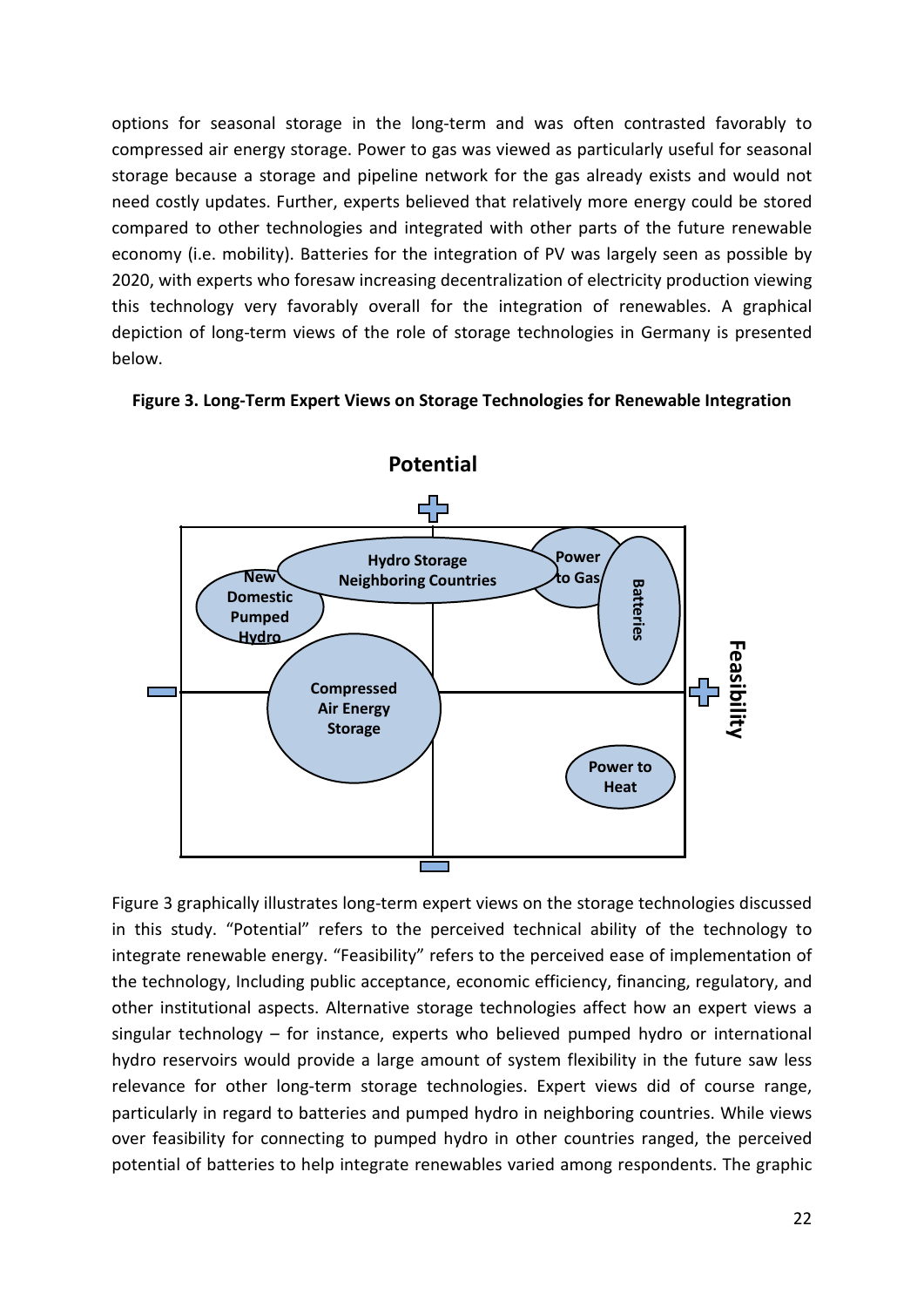is useful to visualize overall expert views on storage technologies in Germany, but should not be used to claim one technology as "better" than another. For instance, different technologies will be implemented for respective advantages from an economic, technical, and social standpoint for specific applications. Some battery compositions are better-suited from an economic and technical standpoint for short-term residual demand fluctuation, whereas power to gas may be favorable to compensate for seasonal fluctuations of renewable energy. Utilization of technologies will depend on market and policy framework developments which determine the profitability and usefulness of technologies over the long- term.

## **4. Expert Views on Economic and Institutional Aspects of Storage**

In this section, participants were asked to discuss potential cost improvements for storage technology, the market for storage, market and regulatory barriers, and areas where improvements for regulation or additional incentives for storage may be necessary.

There was general consensus that batteries and power to gas would achieve cost improvements in the future; some experts believed batteries would achieve significant cost reductions in the short to medium-term. By contrast, hydro storage was not expected to achieve significant cost reductions over the long-term.

Experts agreed that the business case for storage was currently quite limited at the wholesale market level. This conclusion was derived from the spread between high and low prices in this market, seen as insufficient for storage operators to make a profit:

"Today […] for a large storage system there is no incentive because [wholesale] prices have too little volatility, peak prices are too low, […] so it doesn't make sense to invest in storage. For decentralized [storage] the situation is different because there the incentives are different."

However, several experts believed that there is a sufficient business case for storage in the ancillary/balancing services market in Germany.

With regard to decentralized PV storage, experts generally saw increasing incentives for the installation of battery systems with PV due to increasing consumer electricity prices and decreasing solar PV feed-in tariffs. Several also mentioned a new investment subsidy (which was still in the planning stage for some of the interviews) for storage with PV installations, currently implemented by the German Environmental Ministry (BMU) and KfW Bank,<sup>[8](#page-22-0)</sup> which could also help spur deployment of decentralized storage systems.

-

<span id="page-22-0"></span><sup>8</sup> Worth €25 million in 2013. 30% of the installation cost may be covered with a grant from the German government, the remaining 70% with a low-interest loan from KfW Bank. (BMU, 2013; Borden and Schill, 2013)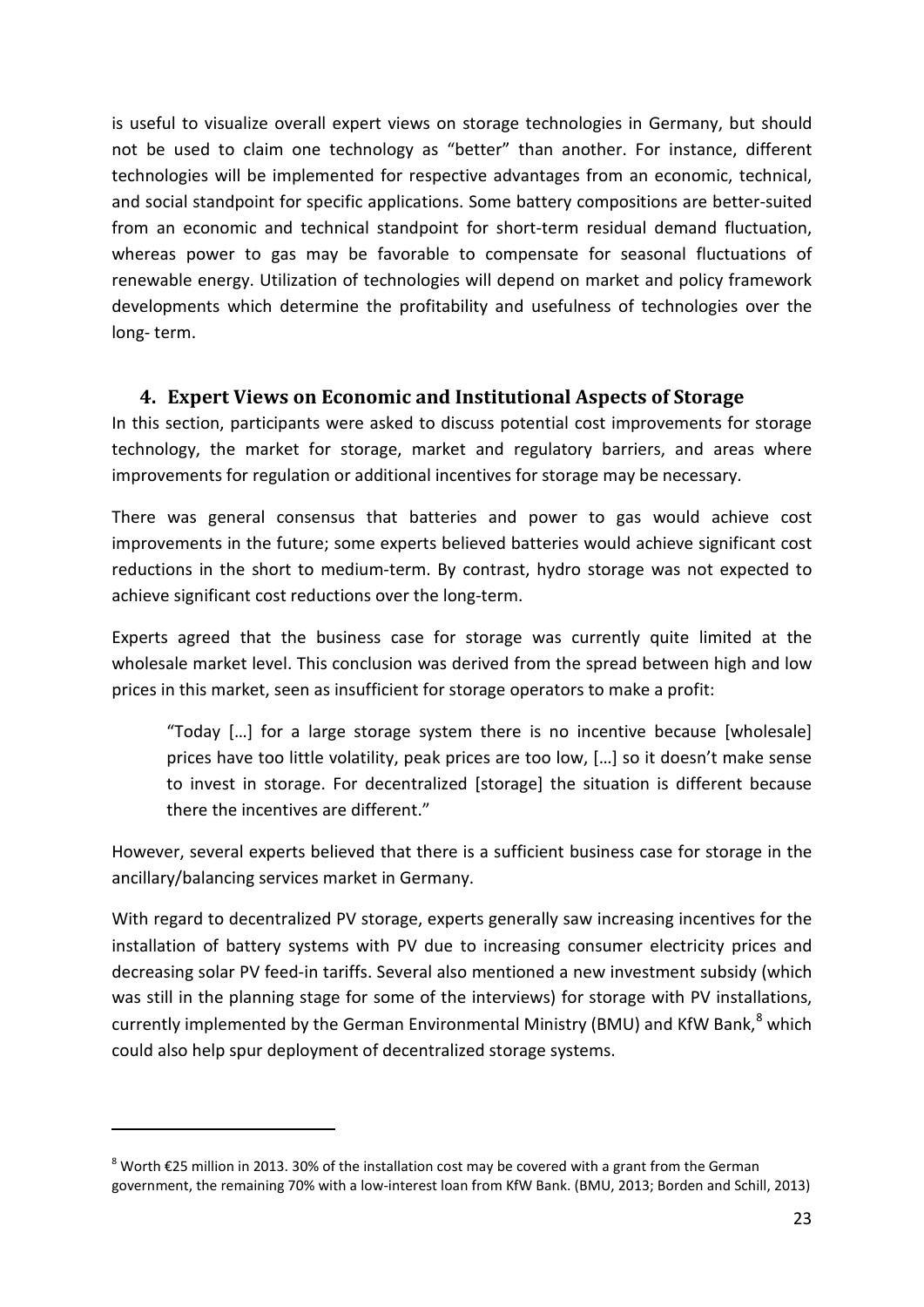"[For decentralized systems] you don't see the spot market prices, the customers only see their [retail price] and this tariff has to be compared with PV generation costs. And there you have a difference. And with falling generation costs of PV and increasing tariffs of electricity, and without any change in market design for example for the grid fees, for the taxes, this difference is increasing and there's an incentive to invest in decentralized [power supply]."

In this context the grid fee issue came up often, with many experts suggesting that the variable structure of these fees ought to be changed in the future because consumers with high levels of self-consumption due to storage would not be paying a fair share of grid fees, raising rates for everyone else. Therefore, it was generally agreed that grid fees should not be charged according to how much electricity is consumed from the grid in kilowatt hours, as is currently practiced. How, exactly, these grid fees would be assessed in a fair manner while still encouraging conservation was not discussed in the interviews – they could be based, for instance, on the maximum kilowatt (kW) usage a household requires from the grid over the course of a year.

"What will not work, I would say, [is that] you pay your grid fees on a kilowatt hour basis [in the future]. So, those people who install PV for their own consumption, they reduce their […] contribution to total grid costs. This system has to be changed to a flat tariff."

At the same time, payment of grid charges on a non-variable (per kWh) basis was acknowledged to decrease incentives to own solar PV and storage in the first place.

Another aspect that was universally discussed and agreed upon by experts was that regulatory uncertainty for storage operation must be clarified.

"The role of storage in grid operation is not clearly defined. Storage can be a consumer, producer, and component of the grid at the same time. Adjustment of the EnWG [Energiewirtschafts Gesetz] is necessary."

"They [the German government] should at least clarify [their] perspective on how storage will be integrated in future markets so that operators can have a vision of what might be there in the future and how they can operate their storage [facility]."

The question of whether the market should be adapted to account for the benefits of storage elicited different responses. This part of the questionnaire often provoked discussion about a capacity market in Germany, seen as likely to be implemented in the short-term. Though experts did not give specific recommendations on how the capacity market should be structured, many mentioned that it should take into account and pay for the benefits that storage (and other flexibility measures) has to offer, also at the European level in the future. A few experts talked about the idea that storage, in addition to other measures of flexibility, could provide an alternative to grid expansion. TSO's could be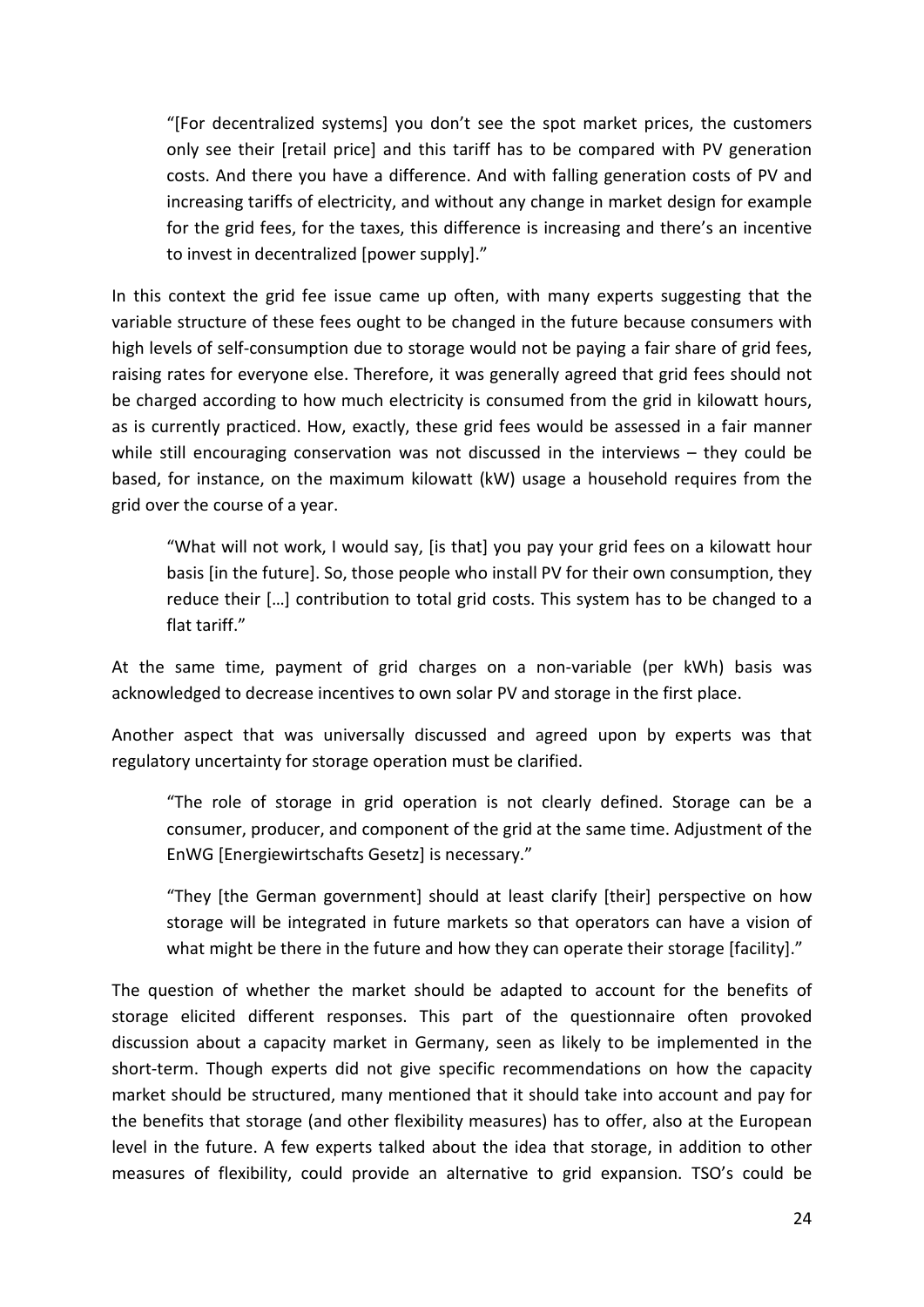allowed to own storage (and other flexibility options other than interconnection) or storage could be a national asset that would supply system security as part of a strategic reserve for future system stability. Overall, these experts believed a future market design or regulatory change (in addition to clarity for how storage is regulated) should and would aid the implementation of storage in order to integrate renewables in the future.

On the other end of the spectrum, some participants believed market and incentive structures should not be fundamentally altered to specifically incentivize implementation of storage.

"[…] if incentives are not there today that is just showing that the system does not need storage today. And we shouldn't build any. We should not mess around with the market design to show incentives that we believe should be there – that's the wrong way to think about it I believe."

### **Summary of Expert Views on Economic and Institutional Aspects of Storage**

In summary, experts saw a limited business case for storage at the wholesale (energy) market level in both the short and long-term because price spreads are not expected to be sufficient. However, several participants did see a business case for storage in ancillary markets for balancing. Experts agreed that variable (kilowatt hour) grid charges would need to be altered so that they remain sufficient even as some consumers use less electricity from the grid in some periods of the year when coupling battery storage with solar PV. Exactly how fees would be assessed was not discussed and the suggestion was acknowledged to decrease incentives to install battery storage in the first place. It was also uniformly agreed that regulatory treatment of storage ought to be clarified. While some experts believed the current market design provides sufficient incentives, others believed a capacity market or strategic reserve should specifically take into account and pay for the benefits of storage assets.

# **5. Conclusion**

In conclusion, the study presented here reveals important insights about how experts view the role of storage for renewable energy integration in Germany. First, storage should always be viewed in the context of other measures for renewable integration  $-$  no single measure appears to be sufficient in the long-term and most of them will be utilized to some extent. Some measures will, however, take priority in the short and/or long-term and public policy must recognize assumptions prevalent in the field in order to optimize decisionmaking.

Overall, experts generally viewed the role of storage in the short-term as limited, where traditional measures of flexibility, namely thermal power plants and strengthened domestic interconnection in Germany, will continue to play the primary role. However, the relative importance of storage increased over the long-term towards 2050 across experts. Several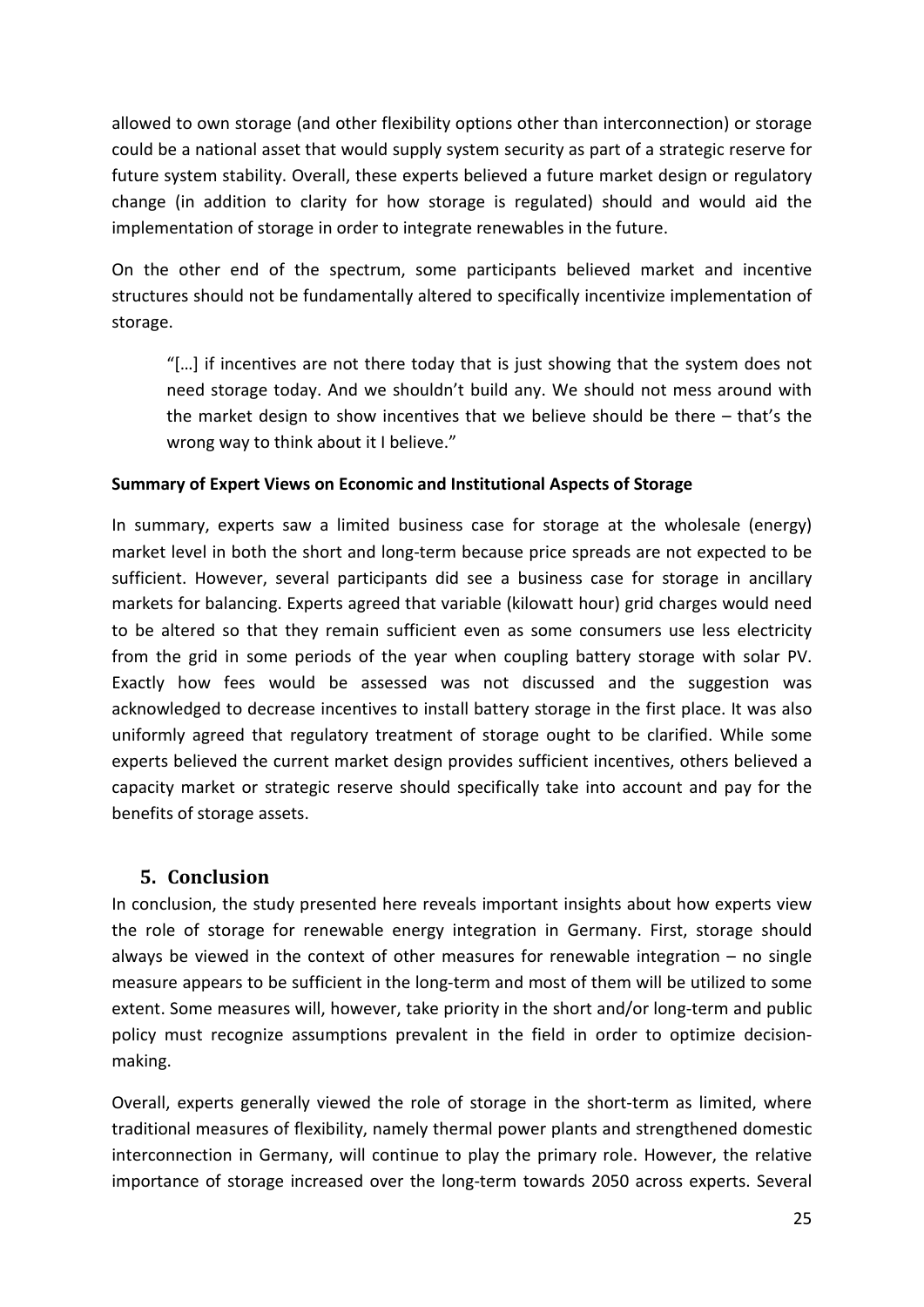criteria were identified (see figure 2) that experts weighed to determine the relative value of storage in the future German system with increasing amounts of fluctuating renewables; namely, the degree of centralized electricity production, international cooperation, public acceptance of domestic transmission expansion, renewable curtailment, and relative cost developments of storage technology. Whether an expert saw future electricity production as decentralized or centralized was one of the biggest drivers for how the role of storage was viewed. Experts who expected German energy production to be more decentralized viewed storage as a more important and helpful flexibility option. Predictably, domestic storage assets were viewed as more relevant by experts who saw less of a role for international cooperation, including the use of hydro storage in neighboring countries.

For storage technologies, the largest areas of agreement from experts occurred over power to heat and power to gas storage technologies. Power to heat was seen as highly feasible but limited in potential to integrate renewables, and was expected to be implemented over the short-term. Power to gas was seen as the most promising technology in the long-term for seasonal storage in a system with very high renewable penetration, one of the primary drivers for the development of storage agreed upon across experts. Batteries were seen as a relatively developed storage technology with beneficial characteristics for integration of solar PV at the distribution level.

Experts agreed that there is currently a limited business case for storage in the German wholesale market due to insufficient price spreads, but a business case was seen in ancillary markets. Regulatory treatment of storage should be clarified, and grid fees ought to be changed from a variable kilowatt hour charge to eliminate perverse incentives for households installing battery storage to increase self-consumption of electricity. While some experts believed the market should be fundamentally altered to recognize the benefits of storage assets via a capacity market or long-term strategic reserve, others believed the current market design would provide sufficient price signals to incentivize flexibility in order to integrate renewables.

The study here attempted to shine a light on the current conversation in Germany such that the prevailing criteria and assumptions regarding flexibility measures and the role of storage within them could be seen, discussed, and evaluated. We thus allow policymakers and interested stakeholders to examine the prevailing discourse in Germany. Considering Germany's leading global role in the development of renewable energy, stakeholders from various regions and countries around the world will also benefit from an understanding and analysis of this discussion.

The electricity system transforms slowly and deliberately, guided by policy, market, and technological developments; understanding assumptions and discourse about the current system and its future outlook is vital to optimally shape its formation. We hope to have contributed to this understanding such that additional flexibility options, among them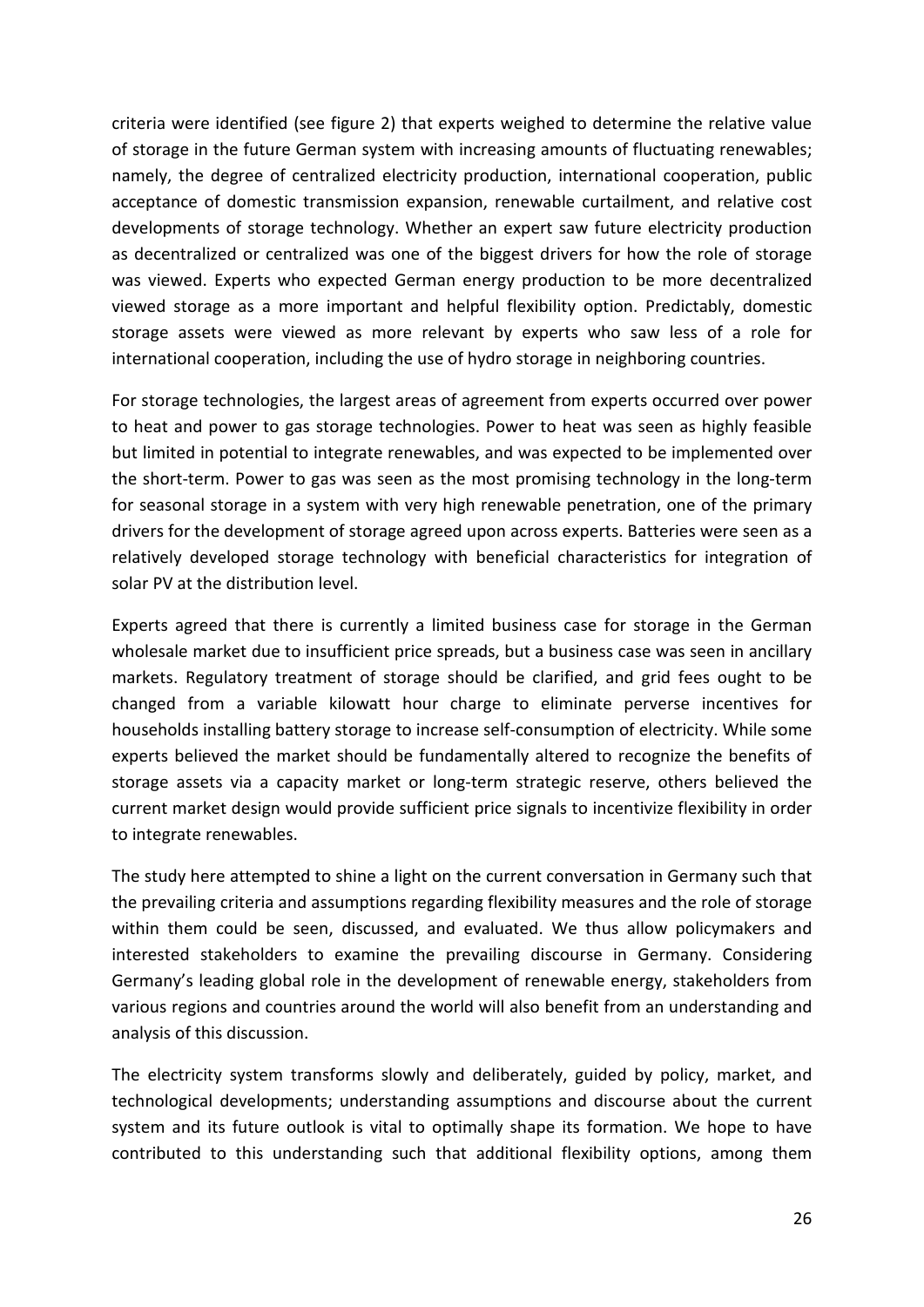storage, may be efficiently implemented to integrate large amounts of renewable electricity without sacrificing reliability.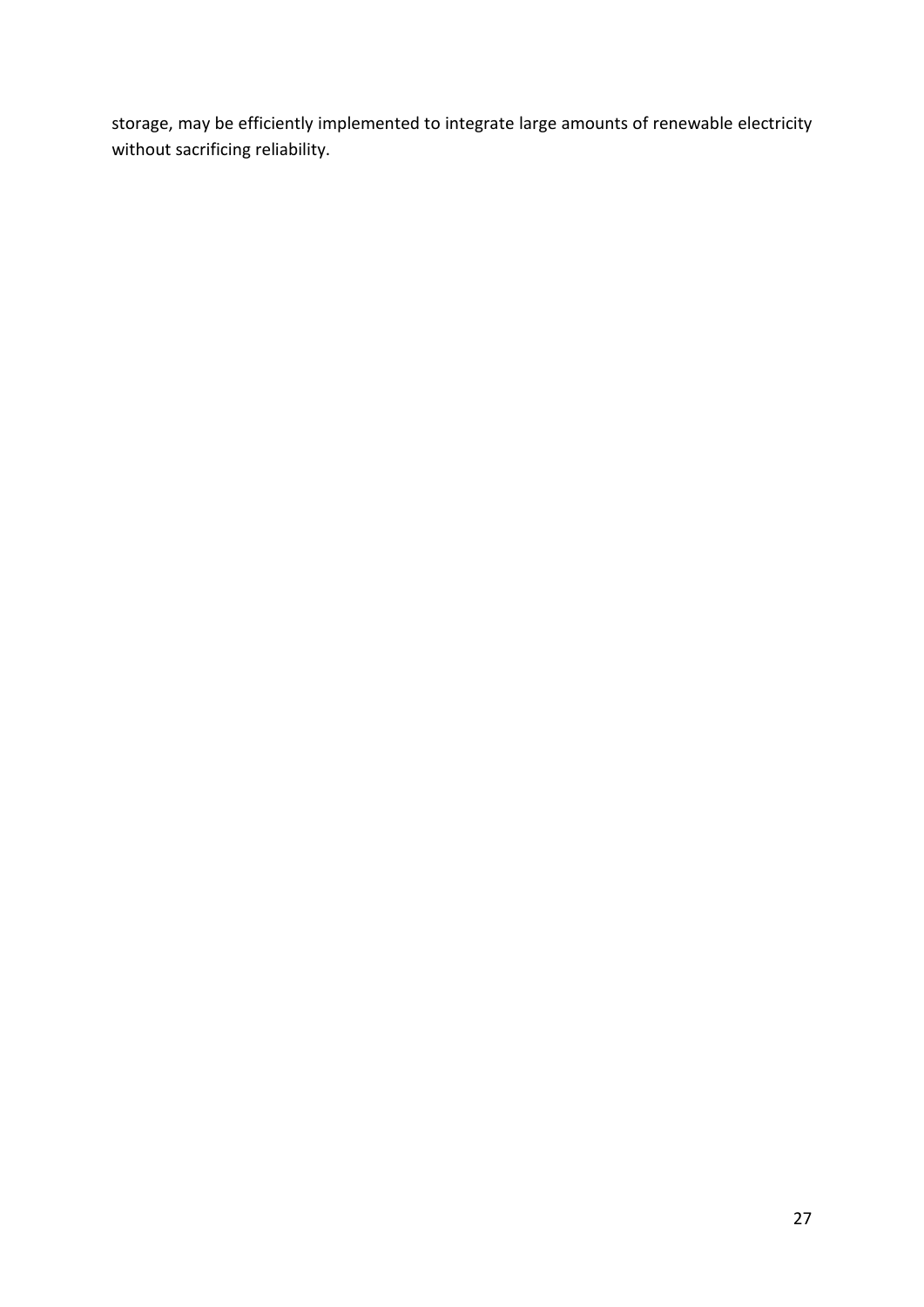#### **References**

BET (2013): Möglichkeiten zum Ausgleich fluktuierender Einspeisungen aus Erneuerbaren Energien.Studie im Auftrag des Bundesverbandes Erneuerbare Energie. BET Büro für Energiewirtschaft und technische Planung GmbH. Bochum, April 2013.

BMU (2012): Bericht der AG 3 Interaktion an den Steuerungskreis der Plattform Erneuerbare Energien, die Bundeskanzlerin und die Ministerpräsidentinnen und Ministerpräsidenten der Länder.Berlin, 15.10.2012.

BMU (2013): Neues Förderprogramm für dezentrale Batteriespeichersysteme. Federal Ministry for the Environment. Available at: [http://www.erneuerbare-energien.de/die](http://www.erneuerbare-energien.de/die-themen/foerderung/neues-foerderprogramm-fuer-dezentrale-batteriespeichersysteme/)[themen/foerderung/neues-foerderprogramm-fuer-dezentrale-batteriespeichersysteme/](http://www.erneuerbare-energien.de/die-themen/foerderung/neues-foerderprogramm-fuer-dezentrale-batteriespeichersysteme/) [Accessed: September 2, 2013]

BMWi, BMU (2010): Energy Concept for an Environmentally Sound, Reliable and Affordable Energy Supply. Berlin, 28 September 2010.

Borden, E., Schill, W.-P. (2013): Policy Efforts for the Development of Storage Technologies in the U.S. and Germany. DIW Discussion Paper 1328.

Buber, T., Gruber, A., Klobasa, M., von Roon, S. (2013): Lastmanagement für Systemdienstleistungen und zur Reduktion der Spitzenlast. *Vierteljahrshefte zur Wirtschaftsforschung* 82(3), Energiewende in Deutschland – Chancen und Herausforderungen, pp. 89-106.

Bundesnetzagentur, Bundeskartellamt (2013): Monitoringbericht 2013. Monitoringbericht gemäß § 63 Abs. 3 i.V.m. § 35 EnWG und § 48 Abs. 3 i.V.m. § 53 Abs. 3 GWB. Bundesnetzagentur für Elektrizität, Gas, Telekommunikation, Post und Eisenbahnen und Bundeskartellamt. Bonn, Stand: Dezember 2013.

Dapeng, L., Weiwei, W. (2009): Barriers and incentives of CCS deployment in China: Results from semi-structured interviews, *Energy Policy* 37(6), 2421-2432.

Delucchi, M., and Jacobson, M. (2011): Providing All Global Energy with Wind, Water, and Solar Power, Part II: Reliability, System and Transmission Costs, and Policies, *Energy Policy*, 39(3), pp. 1171-1172.

Denholm, P.; Ela, E.; Kirby, B., and Milligan, M.,(2010): Role of Energy Storage with Renewable Electricity Generation. National Renewable Energy Laboratory. TP-6A2-47187.

Denholm, P., Hand, M. (2011): Grid flexibility and storage required to achieve very high penetration of variable renewable electricity. *Energy Policy* 39(3), 1817-1830.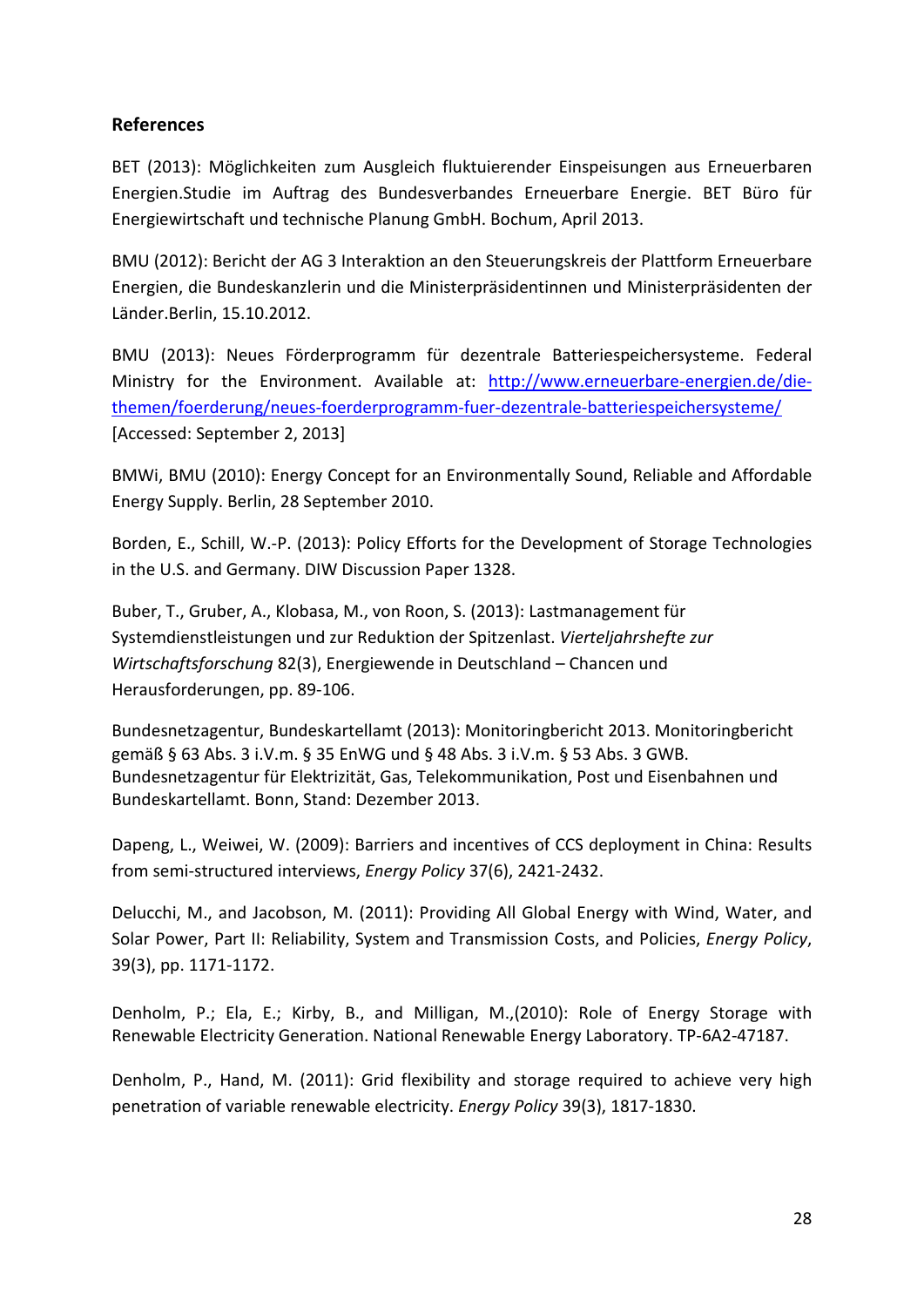DLR et al. (2012): Langfristszenarien und Strategien für den Ausbau der erneuerbaren Energien in Deutschland bei Berücksichtigung der Entwicklung in Europa und global. DLR, IWES, IFNE. Stuttgart, Kassel, Teltow.

Ess, F., Haefke, L., Hobohm, J., Peter, F., Wünsch, M. (2012): Bedeutung der Internationalen Wasserkraft-Speicherung für die Energiewende. Prognos AG. October 9, 2012.

EPRI (2010): Electricity Energy Storage Technology Options: A White Paper Primer on Applications, Costs, and Benefits. Electric Power Research Institute, Palo Alto, CA, 2010.

Eyer, J., Corey, G., Sandia National Laboratories (2010): Energy storage for the electricity grid benefits and market potential assessment guide: a study for the DOE energy storage systems program. Available at: [http://www.sandia.gov/ess/publications/SAND2010-](http://www.sandia.gov/ess/publications/SAND2010-0815.pdf) [0815.pdf.](http://www.sandia.gov/ess/publications/SAND2010-0815.pdf)

Feldpausch-Parker, A., Chaudhry, R. Stephens, J., Fischlein, M., Hall, D., Melnick, L., Peterson, T.R., Ragland, C., Wilson, E. (2011): A comparative state-level analysis of carbon capture and storage (CCS) discourse among U.S. energy stakeholders and the public, *Energy Procedia* 4.

Fuchs, G., Lunz, B., Leuthold, M., Sauer, D. (2012): Technology Overview on Electricity Storage: Overview on the Potential and on the Deployment Perspectives of Electricity Storage Technologies. Smart Energy For Europe Platform, RWTH Aachen, June 2012.

Horton, J., Richard, M., Struyven, G. (2004): Qualitative Research: Experiences in Using Semi-Structured Interviews. Chapter 20 of The Real Life Guide to Accounting Research: A Behindthe-Scenes View of Using Qualitative Research Methods. Elsevier.

IEA (2011): Harnessing variable renewables: A guide to the balancing challenge. International Energy Agency., Organization for Economic Co-operation and Development. Paris: OECD/IEA.

Melaina, M.W., Antonia, O., Penev, M. (2013): Blending Hydrogen into Natural Gas Pipeline Networks: A Review of Key Issues. National Renewable Energy Laboratory. NREL/TP-5600- 51995, March 2013. Golden, CO.

Nooraei, M., Littlewood, J.R., Evans, N.I., (2013): Feedback from Occupants in 'as Designed' Low-carbon Apartments, a Case Study in Swansea, UK. *Energy Procedia* 42, 446-455.

Rogers, J.C., Simmons, E.A., Convery, I., Weatherall, A. (2008): Public perceptions of opportunities for community-based renewable energy projects, *Energy Policy* 36 (11), November 2008, 4217-4226.

Talja, S. (1999): Analyzing Qualitative Interview Data: The Discourse Analytic Method, *Library & Information Science Research* 21 (4), November 1999, 459-477.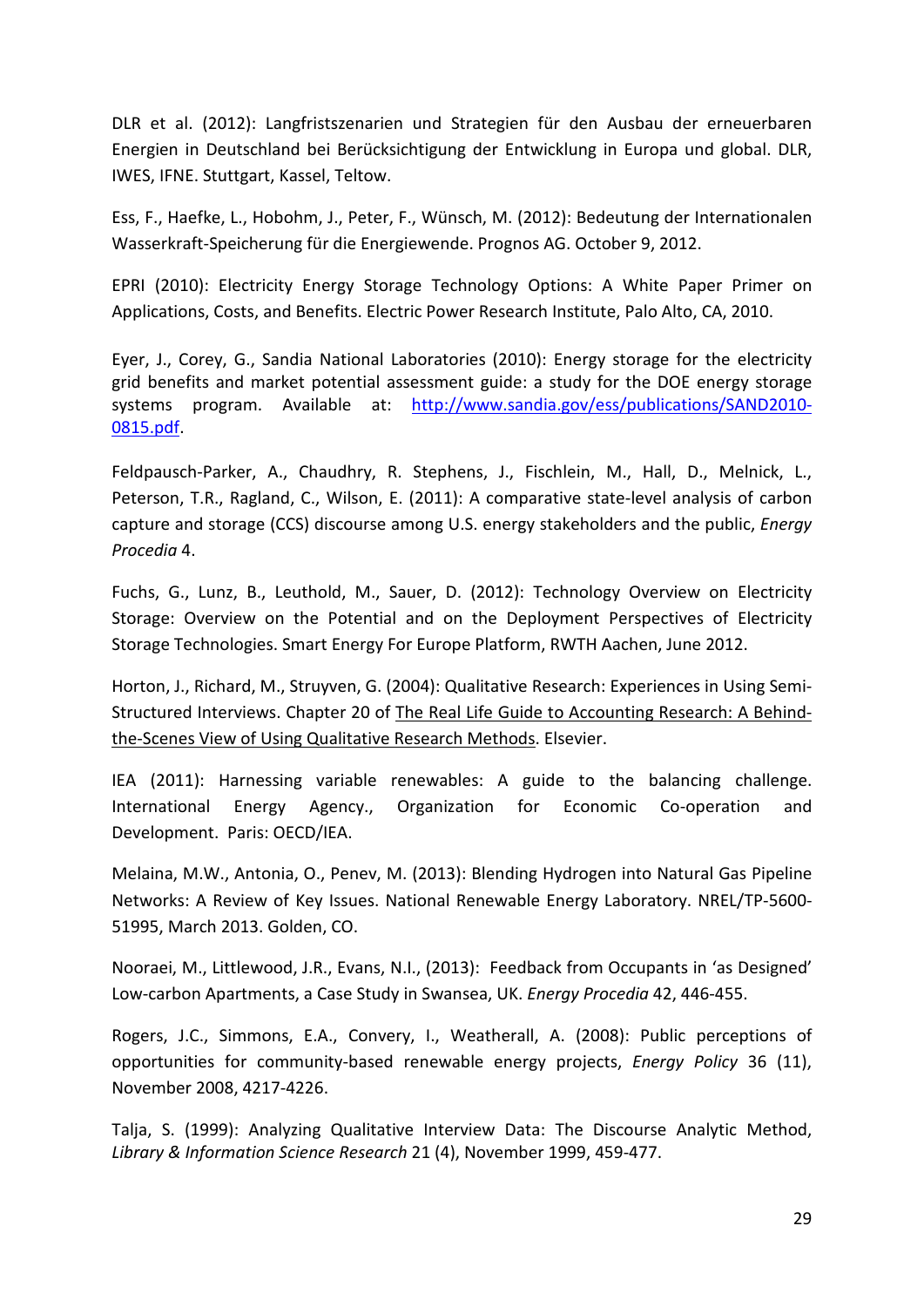Schill, W.-P- (2013a): Systemintegration erneuerbarer Energien: Die Rolle von Speichern für die Energiewende. *Vierteljahrshefte zur Wirtschaftsforschung* 82 (3), 61–88.

Schill, W.-P. (2013b): Residual Load, Renewable Surplus Generation and Storage Requirements in Germany. DIW Discussion Paper 1316.

Simbolotti, G., Kempener, R. (2012): Electricity Storage Technology Brief. IEA-ETSAP and International Renewable Energy Agency (IRENA) Technology Policy Brief E18. April 2012.

SRU (2011): Wege zur 100% erneuerbaren Stromversorgung. Sondergutachten des Sachverständigenrates für Umweltfragen. Berlin, January 2011.

Steffen, B. (2012): Prospects for pumped-hydro storage in Germany. *Energy Policy* 45, 420- 429.

Timpe, C., Bauknecht, D., Koch, M., Lynch, C. (2010): Integration of electricity from renewable energy sources into European electricity grids. European Topic Center on Air and Climate Change. ETC/ACC Technical Paper. December 2010.

Traber, T., Kemfert, C., (2011): Gone with the wind? — Electricity market prices and incentives to invest in thermal power plants under increasing wind energy supply. *Energy Economics* 33(2), 249-256.

Ruester, S., J. Vasconcelos, X. He, E. Chong und J.-M. Glachant (2012): Electricity Storage: How to Facilitate its Deployment and Operation in the EU. THINK Topic 8. Final Report. Florence, June 2012.

Schaefer, M., Lloyd, B., Stephenson, J, (2012): The suitability of a feed-in tariff for wind energy in New Zealand—A study based on stakeholders' perspectives. *Energy Policy* 43, April 2012, 80-91.

VDE (2012a): Energiespeicher für die Energiewende. Speicherungsbedarf und Auswirkungen auf das Übertragungsnetz für Szenarien bis 2050. ETG-Task Force Energiespeicherung. VDE, Frankfurt.

VDE (2012b): Erneuerbare Energie braucht flexible Kraftwerke – Szenarien bis 2020. ETG-Task Force Flexibilisierung des Kraftwerksparks. VDE, Frankfurt.

VDE (2012c): Ein notwendiger Baustein der Energiewende: Demand Side Integration Lastverschiebungspotenziale in Deutschland. ETG-Task Force Demand Side Management. VDE, Frankfurt.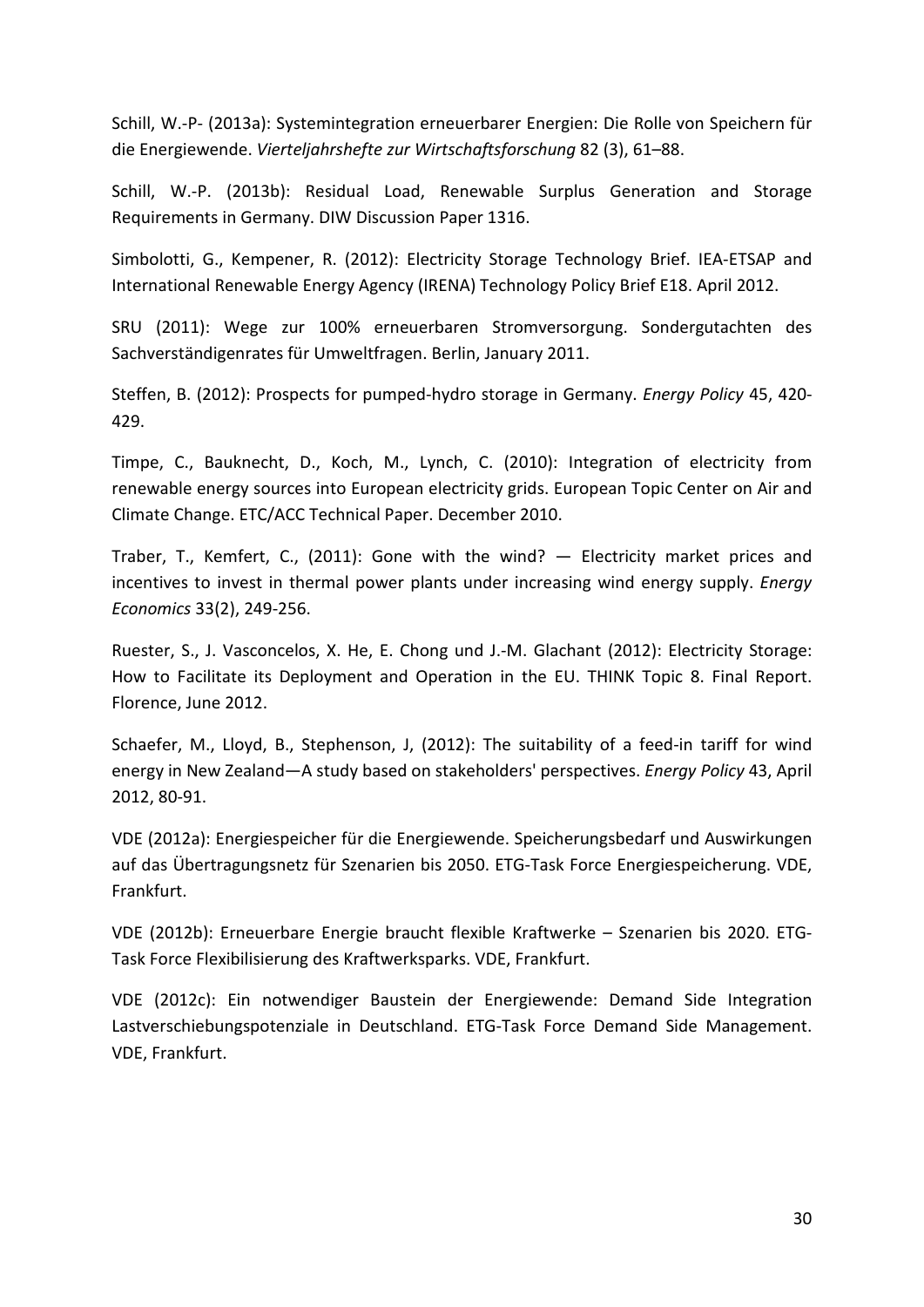## **Appendix**

## **Energy Storage in the Context of the Energiewende: An Expert Survey**

Please read through the entire questionnaire before answering the following questions. Participants may not have an opinion for every question. Individual names and organizations will not be linked with expressed opinions in the final summary of this research, and we are looking for your opinion – not that of a larger organization. Thank you very much for your contribution.

--------------------------------------------------------------------------------------------------------------------------

Within the framework of the so-called Energiewende, the German government has embarked on ambitious goals for the development of renewable energy. By the year 2020, at least 35% of gross electricity demand should come from renewable sources. By the year 2030 this portion should increase to 50%, by 2040 to 65%, and by 2050 to 80%. These goals can only be reached when fluctuating sources - wind and solar photovoltaic power - can be utilized to a large extent. Given this background, please answer the following questions about the role of energy storage in Germany's electricity market**.** Answers may always be qualitatively supplemented, for example by specifying underlying assumptions.

# 1 Measures to accompany the expansion of renewable energy

1.1 In your opinion, which measures accompanying the expansion of renewable energy for the year **2020/2050** are most promising? Based on your realistic expectation, please rank from 1 (most appropriate) to, if necessary, 7 (least appropriate) respectively for each year:

| Rank |      | <b>Strategy</b>                                                     |  |  |
|------|------|---------------------------------------------------------------------|--|--|
| 2020 | 2050 |                                                                     |  |  |
|      |      | Provision of thermal power plant balancing capacity                 |  |  |
|      |      | Expansion of cross-border as well as domestic (German) transmission |  |  |
|      |      | network capacity                                                    |  |  |
|      |      | Interconnection to countries with large hydro storage<br>capacity   |  |  |
|      |      | (Scandinavia, the Alps)                                             |  |  |
|      |      | Curtailment of renewable energy                                     |  |  |
|      |      | Demand-side measures                                                |  |  |
|      |      | Energy storage in Germany                                           |  |  |
|      |      | Other:                                                              |  |  |

### 2 Necessity of Energy Storage

2.1 From what year do you think additional energy storage is needed in Germany?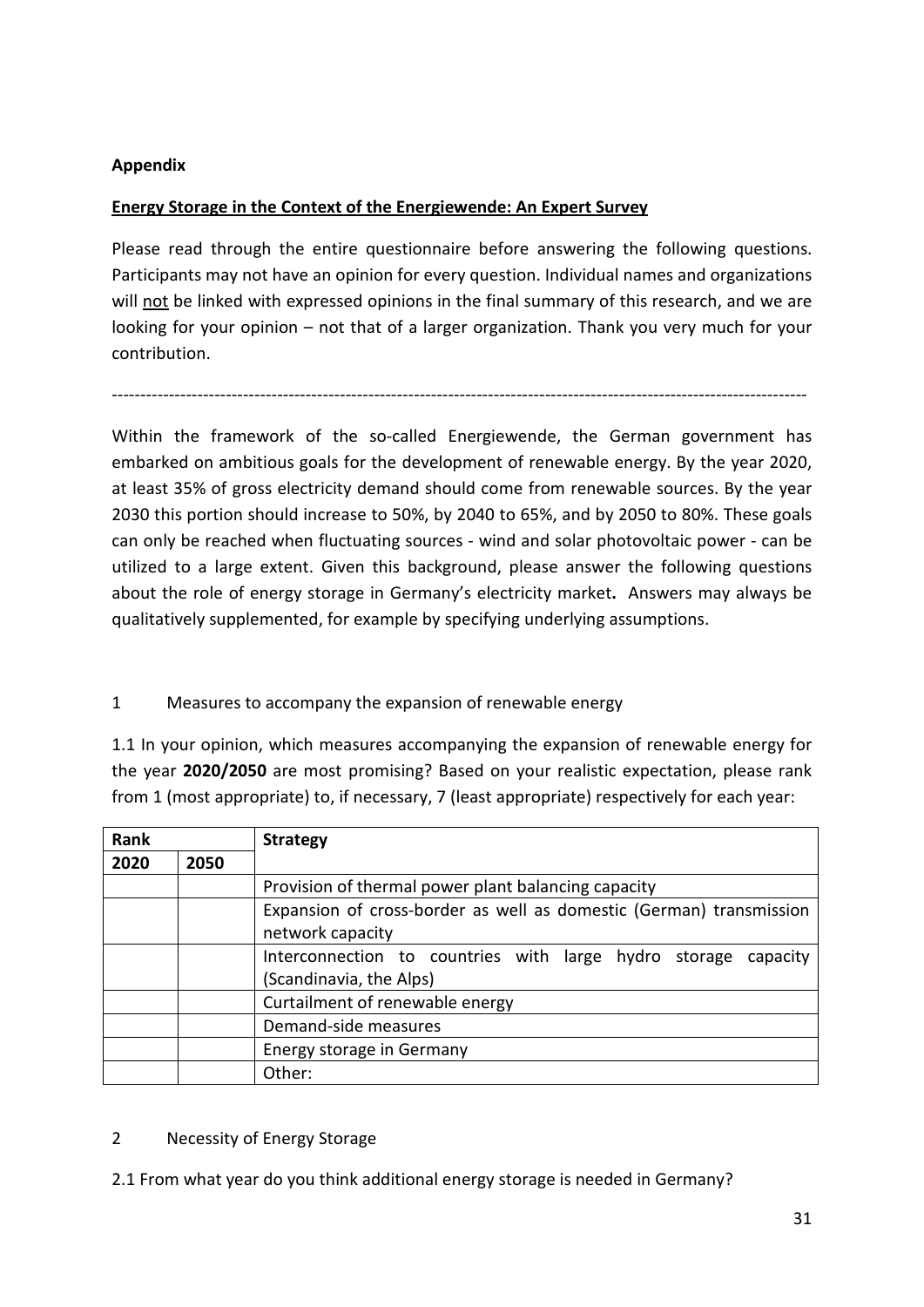$\Box$  2020

 $\Box$  2030

□ 2040

□ 2050

□ Never

2.2 If possible, please specify: How much additional storage capacity do you think is necessary (in GW and/or GWh)?

2020: \_\_\_

2030: \_\_\_

2040: \_\_\_

2050: \_\_\_

□ None

For the following questions (2.3 to 3.1), please select one response when possible.

2.3 Are there regions where storage is particularly necessary?

□ In Northern Germany

- □ In Southern Germany
- □ In another region:\_\_\_\_\_

□ No

2.4 What type of storage will be particularly necessary?

□ Storage for short-term compensation (seconds to minutes)

□ Daily storage (hours to days)

□ Seasonal storage (weeks to months)

□ Other Storage:

□ None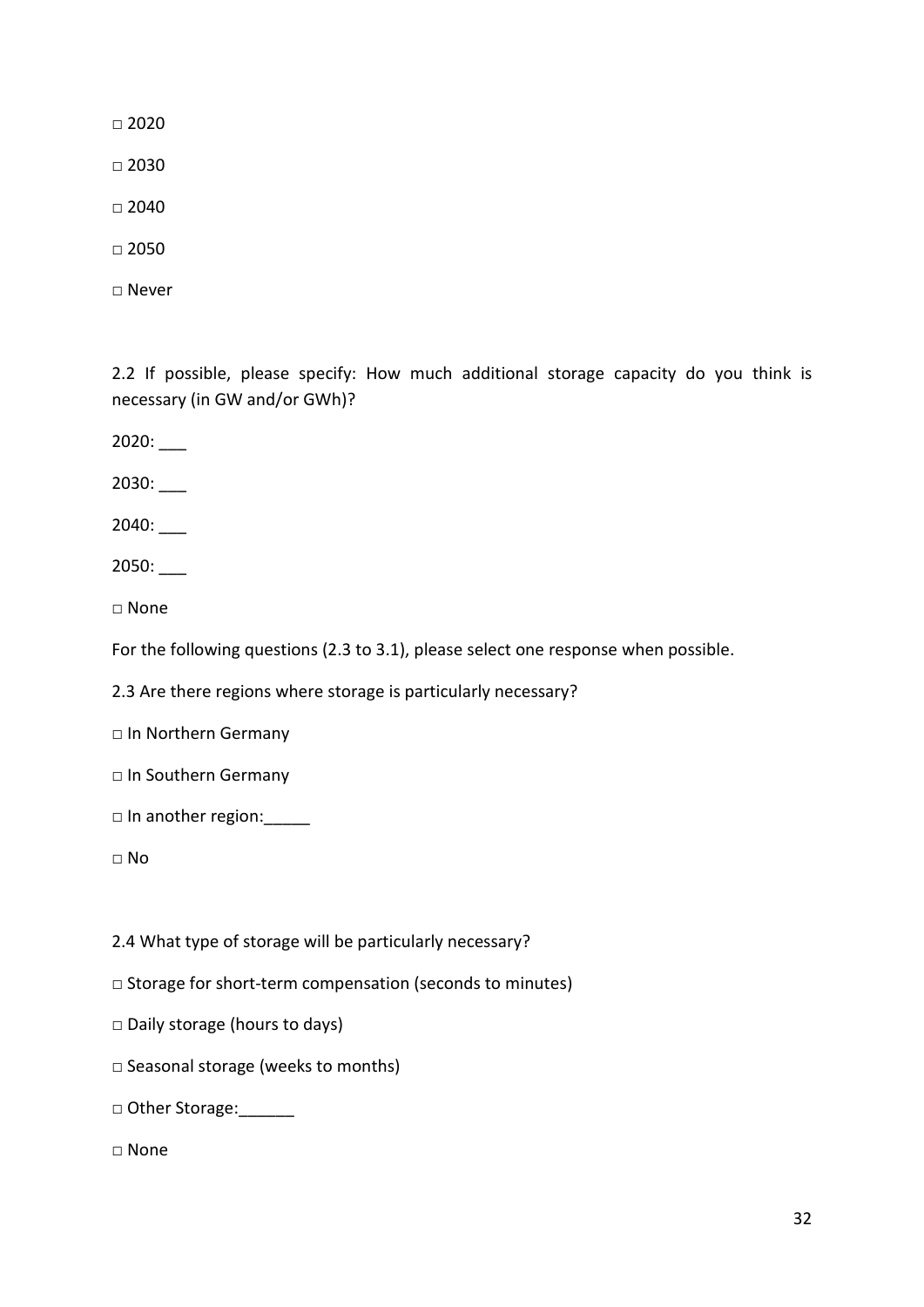2.5 What application of storage will be particularly necessary?

□ Storage of temporary excess electricity

□ Provision of peak demand

 $\Box$  Other:

□ None

#### 3 Storage Technologies

3.1 Are storage needs best met primarily by large, central storage facilities, or by small, decentralized storage facilities?

□ Large central storage facilities

□ Small, decentralized storage facilities

 $\Box$  Other: \_\_\_\_

□ None

3.2 What storage technologies for the year **2020/2050** do you believe are most appropriate? Please assess from 1 (the most appropriate) to, if necessary, 9 (least appropriate) respectively for each year:

| <b>Rank</b> |      | <b>Technology</b>                                                             |  |  |
|-------------|------|-------------------------------------------------------------------------------|--|--|
| 2020        | 2050 |                                                                               |  |  |
|             |      | New pump storage in Germany                                                   |  |  |
|             |      | Use of hydro storage in other countries (reservoirs, pump storage)            |  |  |
|             |      | Compressed air energy storage, specify if possible, diabatic or<br>adiabatic: |  |  |
|             |      | Batteries, specify if possible, battery composition:                          |  |  |
|             |      | Flywheels                                                                     |  |  |
|             |      | Power to Gas; specify if possible, with/without Methanisation:                |  |  |
|             |      | Power to Heat: heat storage, including heat pumps                             |  |  |
|             |      | Other:                                                                        |  |  |
|             |      | Other:                                                                        |  |  |